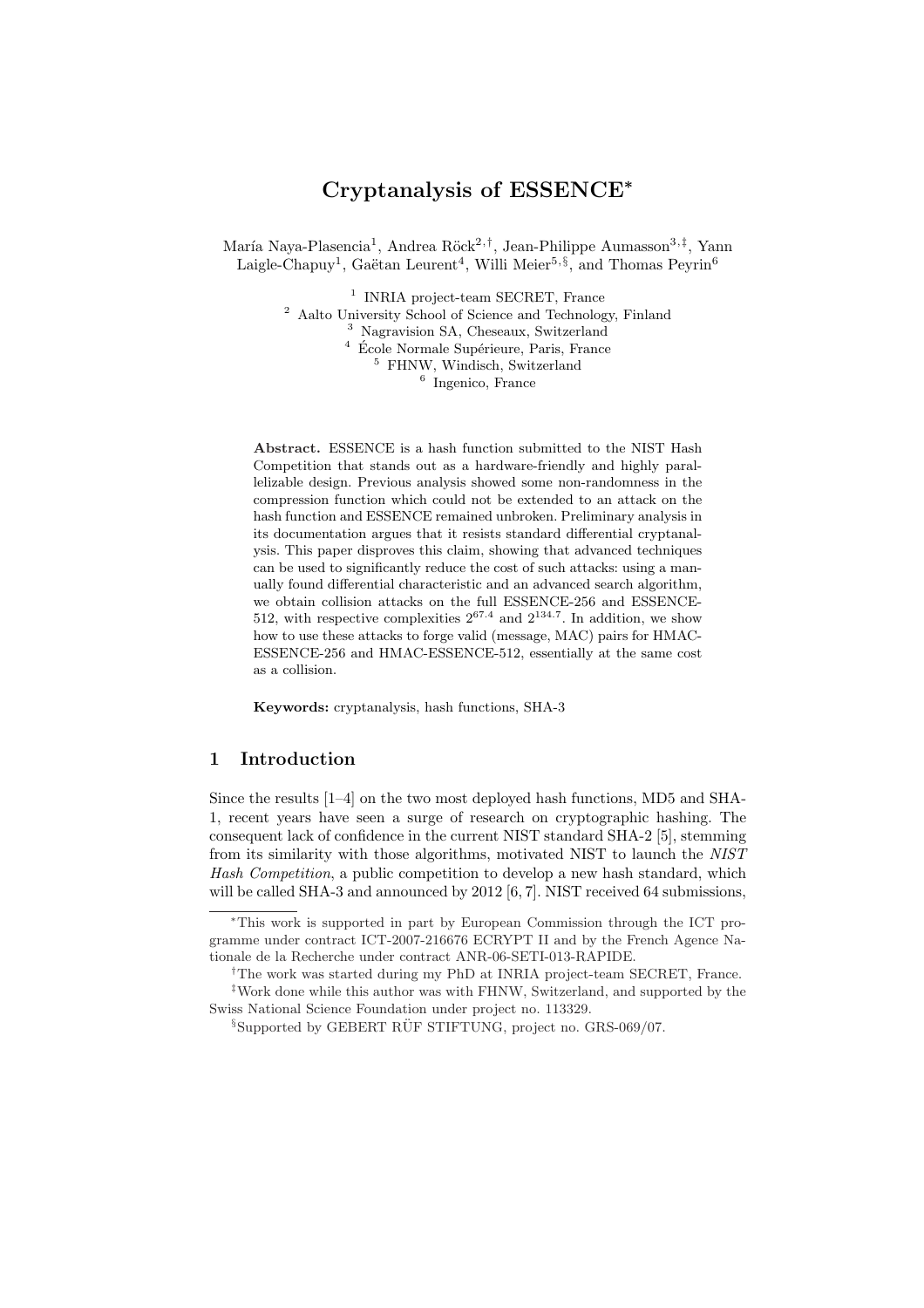accepted 51 as first round candidates, and in July 2009, selected 14 second round candidates [7, 8]. That competition catches the attention not only from many academics, but also from industry—with candidates from IBM, Hitachi, Intel, Sony—and from governmental organizations.

ESSENCE [9, 10] was a first round candidate in the NIST Hash Competition that like many others has two main instances, operating on 32- and 64-bit words, respectively: ESSENCE-256 and ESSENCE-512. These functions process messages using a binary tree structure, and use a simple compression algorithm based on two nonlinear feedback shift registers (NFSR's).

This paper presents collision attacks on the full hash functions ESSENCE-256 and ESSENCE-512. At the heart of our attacks is a single differential characteristic, found manually. Our main technical achievement is an original method for searching inputs conforming to this characteristic at a reduced cost. Supplementary, we describe how to use these attacks for forging valid message/MAC pairs for HMAC-ESSENCE-256 and HMAC-ESSENCE-512 in far fewer than  $2^{n/2}$  trials. These findings show that ESSENCE does not satisfy the security requirements set by NIST for the future SHA-3.

In a parallel work, Mouha et al. [11] presented results on reduced versions of ESSENCE, including a pseudo-collision attack on ESSENCE-512 reduced to 31 steps. They exploited a differential characteristic of a different type than ours, and also use different techniques to search for conforming inputs. Preprints of [11] and of the present paper were published simultaneously in June 2009, and in July ESSENCE was not selected as a second round candidate by NIST.

The rest of the paper is organized as follows: §2 briefly introduces ESSENCE; §3 describes our method for searching collisions and its complexity analysis; §4 shows how to attack the HMAC construction when instantiated with ESSENCE, and finally §5 concludes.

### 2 Brief description of ESSENCE

We give a brief description of the ESSENCE hash functions, which should be sufficient to understand our attacks. A complete specification can be found in [9, 10]. Henceforth statements of (non) linearity are with respect to the field  $GF(2) = \{0, 1\}$  and its extensions.

#### 2.1 Structure

ESSENCE processes a message by constructing a balanced binary tree of bounded depth whose leaves correspond to calls to a compression function with message chunks as input. The size of the message chunks and the height of the tree are tunable parameters. More precisely, each leaf corresponds to a hash done by a Merkle Damgård (MD) construction  $[12, 13]$  and a unique initial value for each leaf that depends on several parameters of the hash function. Likewise, nodes correspond to a combination by a MD construction of the childrens chaning value and a unique IV.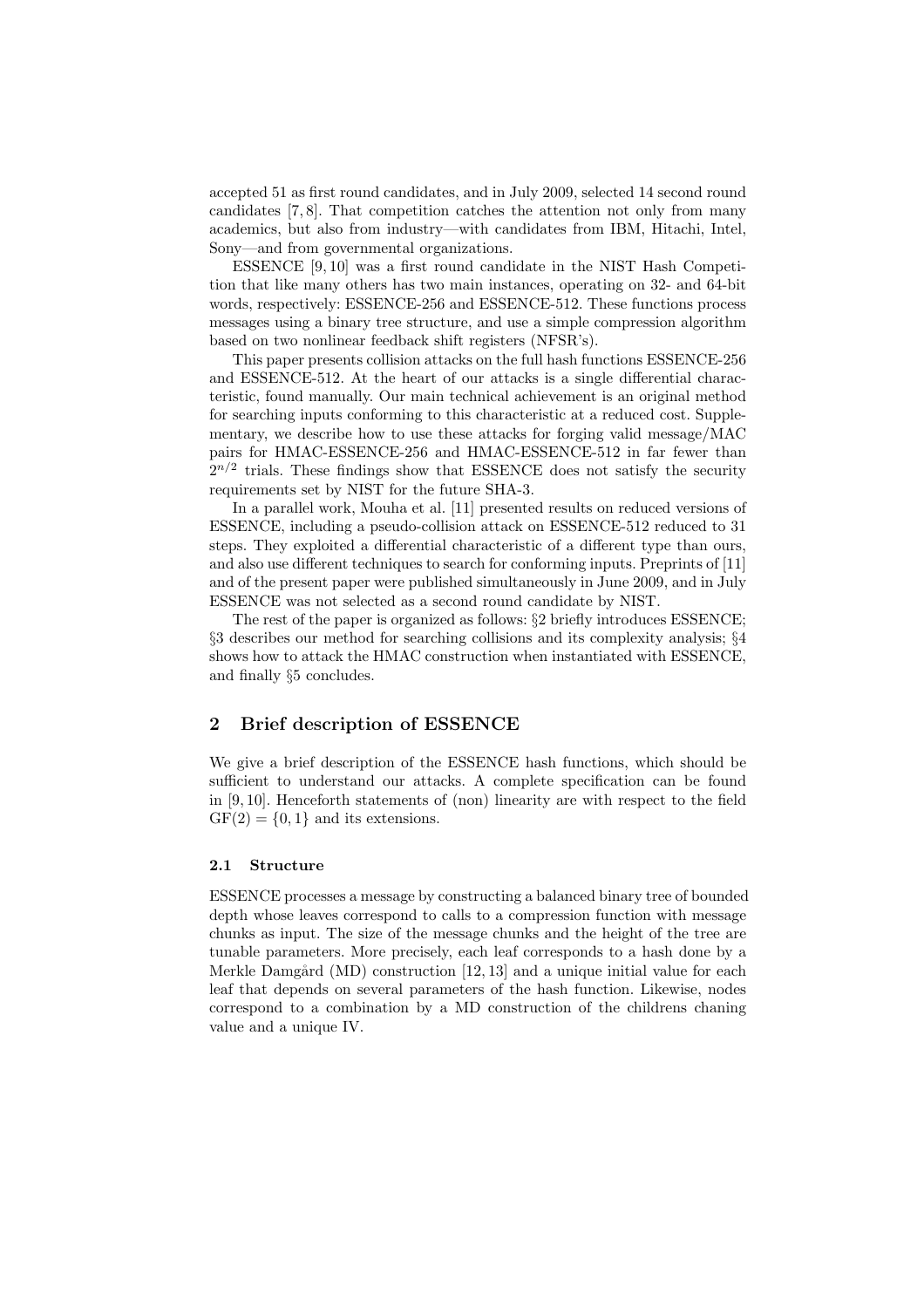After creation of all tree roots, one appends a *final block* to the data to be hashed. This block contains parameters of the function as well as messagedependent information, and it potentially assists to prevent near-collision attacks.

#### 2.2 Compression Function

The compression function of ESSENCE takes as input an eight-word chaining value and an eight-word message block. Words are 32-bit for ESSENCE-256 and 64-bit for ESSENCE-512, so blocks are respectively 256- and 512-bit. Versions of ESSENCE with 224- and 384-bit digests are derived from the main instances by tweaking parameters and truncation of the final digest.

The compression function uses two NFSR's, each operating on a register of eight words:

- $r = (r0, \ldots, r7)$  is initialized with the chaining value, and
- $k = (k0, \ldots, k7)$  is initialized with the message block.

At each step of the compression algorithm, the mechanism in Fig. 1 is clocked using a nonlinear bitwise function  $F$  (see Fig. 2), and a linear function  $L$  that provides diffusion across word slices.

Let us consider the feedback in more details for the example of the register handling the message. The word k7 is combined by XOR with  $F(k6, k5, k4, k3, k2, k1, k0)$ and  $L(k0)$ . Thus, the nonlinear function F is influenced by the seven words  $k0, \ldots, k6$ , any difference in k7 is forwarded directly and any difference  $\delta$  in k0 is transformed into a difference  $L(\delta)$ . The register initialized by the chaining value employes almost the same feedback function. The only difference is that at each step we combine in addition the word  $k7$  from the second register.

The documentation of ESSENCE recommends at least 24 steps, and sets 32 steps in the actual submission for extra precaution [10, §4]. The whole mechanism defines a permutation and the compression function returns as new chaining value the XOR of the  $r$  register with its initial value, as in the Davies-Meyer scheme.



Fig. 1. Overview of the ESSENCE compression function logic.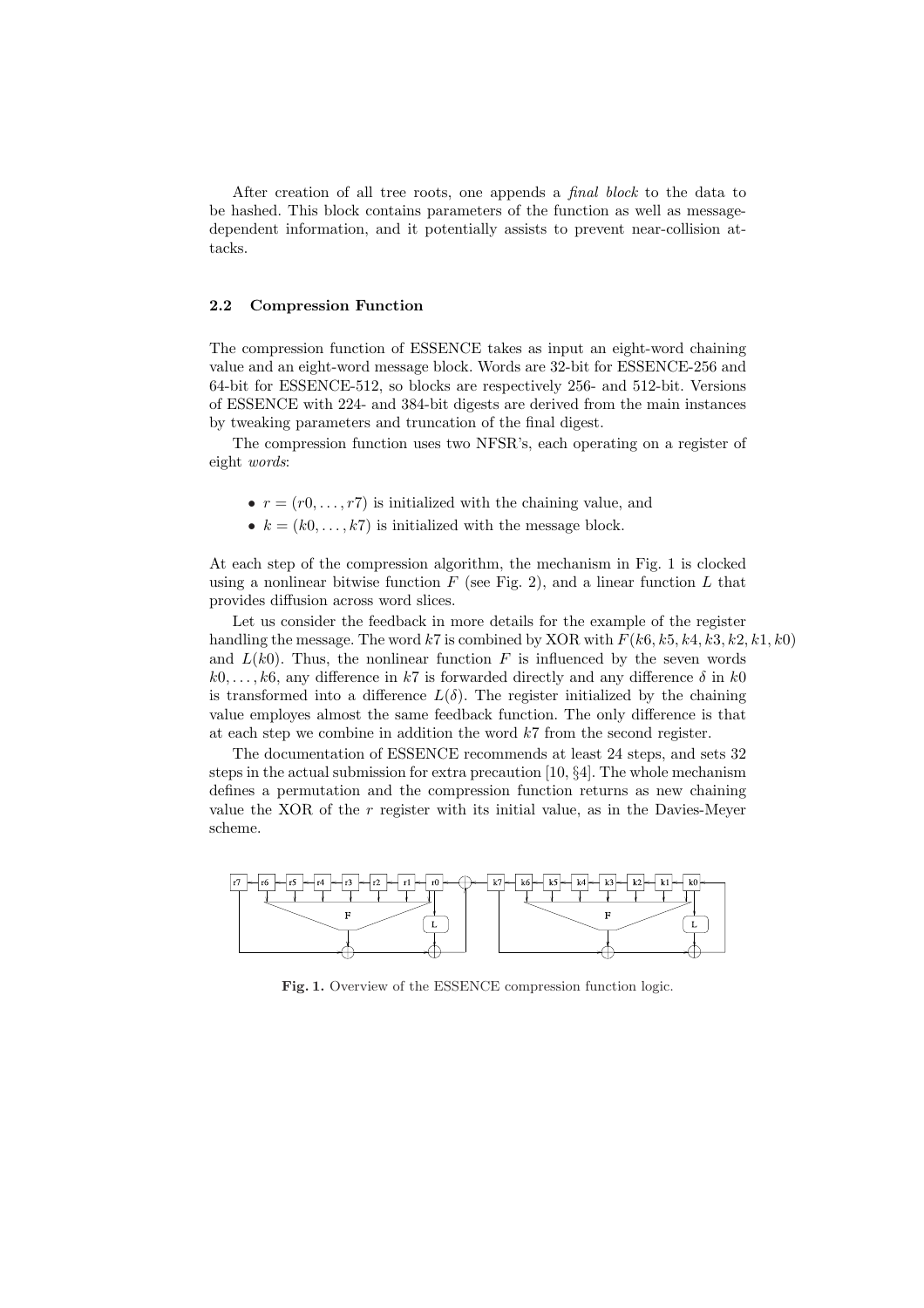Table 1. Differential characteristic for finding collisions on (both versions of) ESSENCE;  $\alpha$ ,  $\beta$  and  $\gamma$  are differences such that  $\beta = L(\alpha)$ ,  $\gamma = L(\beta)$  and  $\alpha \vee \beta \vee \gamma = \alpha \vee \beta$ . A "·" denotes an absence of difference. Values in the column "Pr" are heuristic approximations of the probability to reach the next difference (exact probabilities significantly differ, and can be estimated empirically, cf. §3.3).

| Pr.             |          |          |          |          |          | Chaining value part |          |                      |                |                |                          |            |                          | Message part   |                    |                |                          | Pr.                             |
|-----------------|----------|----------|----------|----------|----------|---------------------|----------|----------------------|----------------|----------------|--------------------------|------------|--------------------------|----------------|--------------------|----------------|--------------------------|---------------------------------|
|                 | $r7$     | r6       | r5       | r4       | r3       | r2                  | r1       | $r\mathbf{0}$        |                | k7             | k6                       | $k5\,$     | k4                       | k <sub>3</sub> | k2                 | k1             | k0                       |                                 |
| $\mathbf{1}$    |          |          |          |          |          |                     |          | $\ddot{\phantom{0}}$ | $\overline{0}$ | $\alpha$       | $\beta$                  |            |                          |                |                    |                |                          | $2^{- \overrightarrow{\beta} }$ |
| $2^{- \alpha }$ |          |          |          |          |          |                     |          | $\alpha$             | 1              | $\beta$        |                          |            |                          |                |                    |                | $\alpha$                 | $2^{- \alpha }$                 |
| $2^{- \alpha }$ |          |          |          |          |          |                     | $\alpha$ | $\blacksquare$       | $\overline{2}$ |                |                          |            |                          |                |                    | $\alpha$       | $\blacksquare$           | $2^{- \alpha }$                 |
| $2^{- \alpha }$ |          |          |          |          |          | $\alpha$            |          |                      | 3              |                |                          |            |                          |                | $\alpha$           |                |                          | $2^{- \alpha }$                 |
| $2^{- \alpha }$ |          |          |          |          | $\alpha$ |                     |          |                      | 4              |                |                          |            |                          | $\alpha$       |                    |                |                          | $2^{- \alpha }$                 |
| $2^{- \alpha }$ |          |          |          | $\alpha$ |          |                     |          |                      | 5              |                |                          |            | $\alpha$                 |                |                    |                | $\ddot{\phantom{0}}$     | $2^{- \alpha }$                 |
| $2^{- \alpha }$ |          |          | $\alpha$ |          |          |                     |          |                      | 6              |                |                          | $\alpha$   |                          |                |                    |                |                          | $2^{- \alpha }$                 |
| $2^{- \alpha }$ |          | $\alpha$ |          |          |          |                     |          |                      | 7              | $\cdot$        | $\alpha$                 |            |                          |                |                    |                |                          | $2^{- \alpha }$                 |
| 1               | $\alpha$ |          |          |          |          |                     |          |                      | 8              | $\alpha$       |                          |            |                          |                |                    |                |                          | 1                               |
| $\mathbf{1}$    |          |          |          |          |          |                     |          |                      | 9              |                |                          |            |                          |                |                    |                | $\alpha$                 | $2^{- \alpha }$                 |
| $\mathbf{1}$    |          |          |          |          |          |                     |          |                      | 10             |                |                          |            |                          |                |                    | $\alpha$       | $\beta$                  | $2^{- \alpha\vee\beta }$        |
| $\mathbf{1}$    |          |          |          |          |          |                     |          |                      | 11             |                |                          |            |                          |                | $\alpha$           | $\beta$        | $\ddot{\phantom{0}}$     | $2^{- \alpha\vee\beta }$        |
| 1               |          |          |          |          |          |                     |          |                      | 12             |                |                          |            |                          | $\alpha$       | $\beta$            |                | $\ddot{\phantom{0}}$     | $2^{- \alpha\vee\beta }$        |
| 1               |          |          |          |          |          |                     |          |                      | 13             |                |                          |            | $\alpha$                 | $\beta$        |                    |                |                          | $2^{- \alpha \vee \beta }$      |
| 1               |          |          |          |          |          |                     |          | $\ddot{\phantom{a}}$ | 14             |                |                          | $\alpha$   | B                        |                |                    |                |                          | $2^{- \alpha\vee\beta }$        |
| $\mathbf{1}$    |          |          |          |          |          |                     |          | $\cdot$              | 15             | $\cdot$        | $\alpha$                 | $\beta$    |                          |                |                    |                | $\ddot{\phantom{0}}$     | $2^{- \alpha \vee \beta }$      |
| $\mathbf{1}$    |          |          |          |          |          |                     |          | $\blacksquare$       | 16             | $\alpha$       | $\beta$                  |            |                          |                |                    |                | $\cdot$                  | $2^{- \beta }$                  |
| $2^{- \alpha }$ |          |          |          |          |          |                     |          | $\alpha$             | 17             | $\beta$        |                          |            |                          |                |                    |                | $\alpha$                 | $2^{- \alpha }$                 |
| $2^{- \alpha }$ |          |          |          |          |          |                     | $\alpha$ | $\cdot$              | 18             |                |                          |            |                          |                |                    | $\alpha$       |                          | $2^{- \alpha }$                 |
| $2^{- \alpha }$ |          |          |          |          |          | $\alpha$            |          | $\ddot{\phantom{a}}$ | 19             |                |                          |            |                          |                | $\alpha$           |                |                          | $2^{- \alpha }$                 |
| $2^{- \alpha }$ |          |          |          |          | $\alpha$ |                     |          |                      | 20             |                |                          |            |                          | $\alpha$       |                    |                |                          | $2^{- \alpha }$                 |
| $2^{- \alpha }$ |          |          |          | $\alpha$ |          |                     |          |                      | 21             |                |                          |            | $\alpha$                 |                |                    |                |                          | $2^{- \alpha }$                 |
| $2^{- \alpha }$ |          |          | $\alpha$ |          |          |                     |          |                      | 22             |                |                          | $\alpha$   |                          |                |                    |                |                          | $2^{- \alpha }$                 |
| $2^{- \alpha }$ |          | $\alpha$ |          |          |          |                     |          |                      | 23             | $\cdot$        | $\alpha$                 |            |                          |                |                    |                |                          | $2^{- \alpha }$                 |
| $\mathbf{1}$    | $\alpha$ |          |          |          |          |                     |          |                      | 24             | $\alpha$       |                          |            |                          |                |                    |                |                          | $\mathbf{1}$                    |
| $\mathbf{1}$    |          |          |          |          |          |                     |          |                      | 25             |                |                          |            |                          |                |                    |                | $\alpha$                 | $\mathbf{1}$                    |
| $\mathbf{1}$    |          |          |          |          |          |                     |          |                      | 26             |                |                          |            |                          |                |                    | $\alpha$       | $\ddot{?}$               | $\mathbf{1}$                    |
| $\mathbf{1}$    |          |          |          |          |          |                     |          |                      | 27             |                |                          |            |                          |                | $\alpha$           | $\ddot{?}$     | $\ddot{?}$               | $\mathbf{1}$                    |
| 1               |          |          |          |          |          |                     |          |                      | 28             |                |                          |            |                          | $\alpha$       | $\cdot$            | $\ddot{?}$     | $\overline{\mathcal{E}}$ | $\mathbf{1}$                    |
| 1               |          |          |          |          |          |                     |          |                      | 29             |                |                          |            | $\alpha$                 | $\ddot{?}$     | $\overline{\cdot}$ | $\ddot{?}$     | $\ddot{?}$               | $\mathbf{1}$                    |
| 1               |          |          |          |          |          |                     |          |                      | 30             |                |                          | $\alpha$   | ?                        | $\ddot{?}$     | $\overline{\cdot}$ | $\ddot{?}$     | $\ddot{?}$               | $\mathbf{1}$                    |
| 1               |          |          |          |          |          |                     |          |                      | 31             | $\blacksquare$ | $\alpha$                 | $\ddot{?}$ | $\overline{\mathcal{L}}$ | $\ddot{?}$     | $\overline{\cdot}$ | $\ddot{?}$     | $\overline{\mathcal{L}}$ | $\mathbf{1}$                    |
| $\mathbf{1}$    |          |          |          |          |          |                     |          |                      | 32             | $\alpha$       | $\overline{\phantom{a}}$ | 2          | $\gamma$                 | $\gamma$       | $\gamma$           | $\overline{?}$ | $\overline{\phantom{a}}$ | $\,1$                           |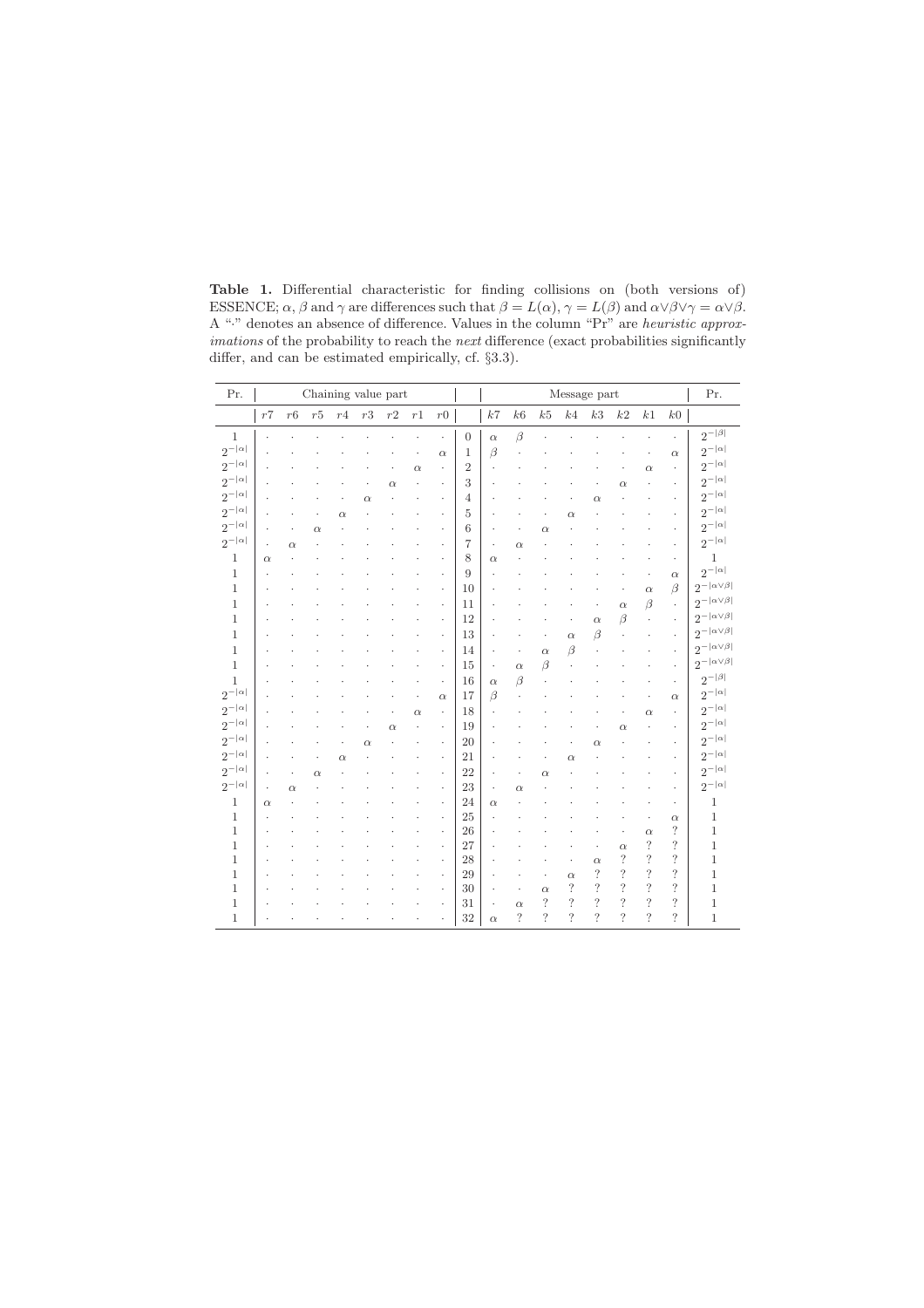$F(a, b, c, d, e, f, g) = abcdefg + abcdef + abcefg + acdefg + abceg +$  $abdef + abdeg + abefg + acdef + acdfg + acefg +$  $adefg + bcdfg + bdefg + cdefg + abcf + abcg +$  $abdg + acdf + adef + adeg + adfg + bcde +$  $bceq + bdeq + cdef + abc + abe + abf + abq +$  $acg + adf + adg + aef + aeg + bcf + bcg + bde +$  $bdf + beg + bfg + cde + cdf + def + deg + dfg +$  $ad + ae + bc + bd + cd + ce + df + dg + ef + fg +$  $a + b + c + f + 1$ 

Fig. 2. The F function of ESSENCE, which takes seven words as input and operates in a bit sliced way (that is, the  $i$ -th bit of the output word only depends on the  $i$ -th bits of the input words).

### 3 Collision Attacks on ESSENCE

Table 1 presents a differential characteristic for finding collisions on the compression function of ESSENCE. It is used for both ESSENCE-256 and ESSENCE-512. We found this characteristic manually, i.e., without the assistance of any automated search. Because it has no input difference in the chaining value, it can directly be used for searching colliding message blocks with respect to the same chaining value. The collision attack will then consist of

- 1. Finding one message block that fulfills the characteristic on the right part.
- 2. Trying chaining values until one conforms to the characteristic on the left part.

For the second phase of the attack, distinct pseudorandom chaining values are obtained by picking a first pseudorandom (sequence of) message block(s), and then checking differences after the insertion of the next message block. This allows us to find a collision for the full hash function.

The subsequent sections work out the details of the attack as follows:

- §3.1 explains how the characteristic works.
- §3.2 presents an efficient method for finding a message block that conforms to the characteristic.
- §3.3 discusses computation of the complexity; contrary to many similar differential attacks, an approximation solely based on Hamming weights is insufficient to obtain accurate probability estimates. Actually such heuristics underestimate the actual complexity of the basic attack, as we will see later.

Thereafter we use the following notations: ∨ for logical OR between two bits (or two words);  $\wedge$  for logical AND;  $\neg$  for bitwise negation; |w| for the Hamming weight of word w;  $w_i$  for the *i*-th bit of word  $w, 0 \leq i < 32$  for ESSENCE-256, and  $0 \leq i < 64$  for ESSENCE-512.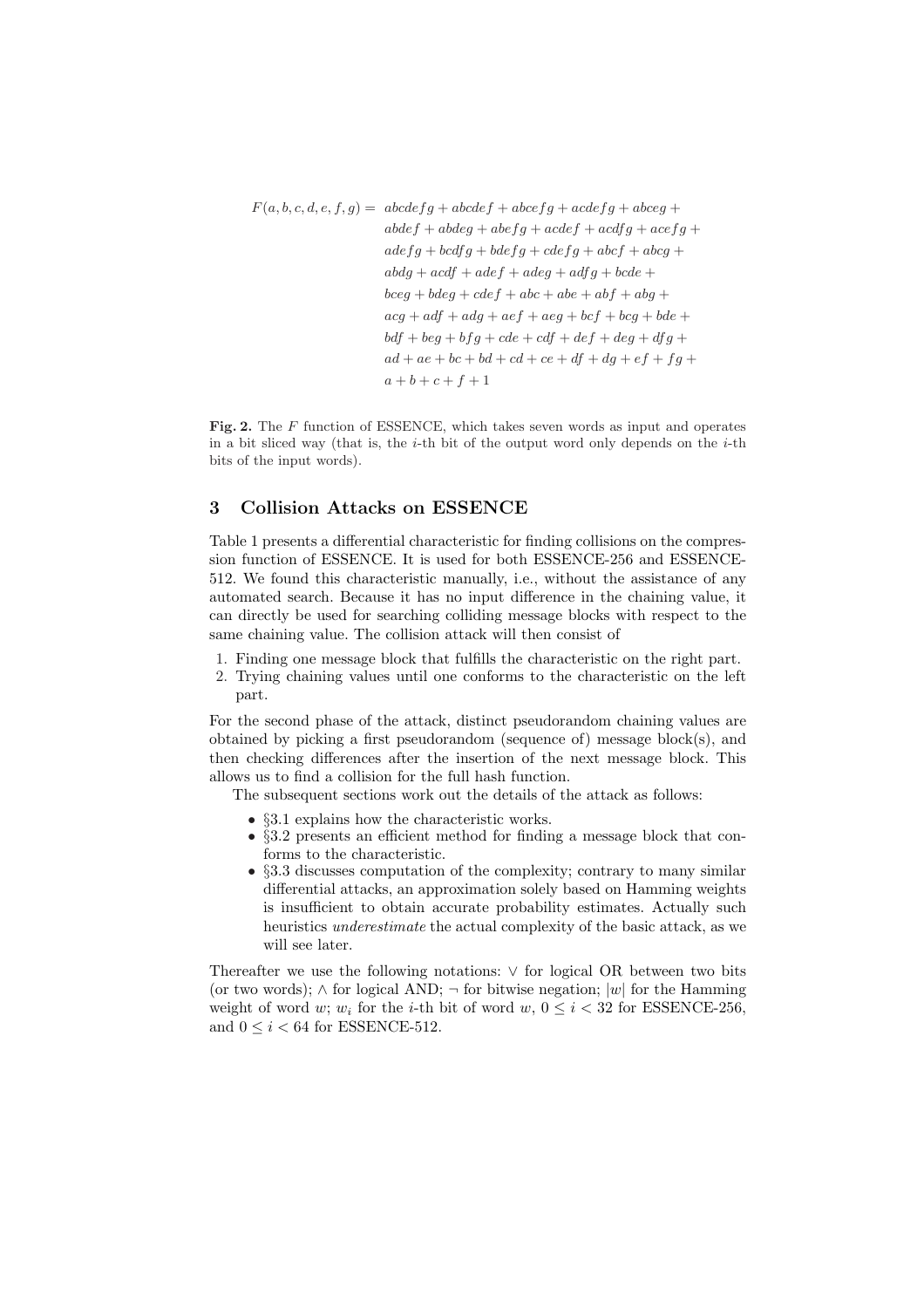#### 3.1 The Differential Characteristic

The differential characteristic in Table 1 starts with a difference in the message block, and no difference in the chaining value. To follow the characteristic, the only assumption that we make is that the function  $F$  will "absorb" certain differences (actually most of them) and "preserve" some others (at step 11). Therefore, the probability that a randomly chosen input conforms to the differential characteristic essentially depends on the Hamming weight of the word wise differences  $\alpha$  and  $\beta = L(\alpha)$ . Critical steps are listed below:

- Step 0:  $\alpha$  is fed back to r0 via an XOR and it does not enter F, unlike  $β$ . To ensure that no difference appears in the output of  $F$ , we need all the  $|\beta|$  bit differences be absorbed, which is expected to occur with probability  $2^{-|\beta|}$  (such heuristic estimates should not be used systematically, as discussed later).
- Step 1: the relation  $\beta = L(\alpha)$  makes differences introduced in r0 vanish. This always works, but we also need that  $\alpha$  adds no difference, that is, F needs to absorb  $|\alpha|$  bit differences, thus the probability  $2^{-|\alpha|}$  on both parts.
- Steps 2 to 7: we assume again that the  $|\alpha|$  differences introduced in F are absorbed.
- Step 8: the two  $\alpha$  differences cancel out in the middle of the mechanism, but  $\alpha$  is also fed back to  $k0$ .
- Step 9: unlike as in step 1,  $\alpha$  introduces a difference  $L(\alpha) = \beta$  in k0, which propagates during steps 11 to 17.
- Step 10: to avoid the introduction of new differences, we need the output of F to have differences  $L(\beta) = \gamma$ , in order for the differences to vanish in the feedback operation. This is only possible if  $\alpha \vee \beta \vee \gamma = \alpha \vee \beta$ . As we will see later, to avoid impossibilities in the differential characteristic, we also have to add the condition  $\gamma \wedge \alpha \wedge \neg \beta = 0$ .
- Steps 16 to 24: the characteristic is the same as in steps 0 to 8.
- Steps 25 to 32: note that differences in the right side do not affect the value returned by the compression function after 32 steps. We thus put no condition on those particular differences.

After finding this generic characteristic, it remains to search for an  $\alpha$  that minimizes the cost of the attack. But before that, we present a generic method for finding a message block conforming to the right part of the characteristic.

#### 3.2 Efficient Search for a Conforming Block

Once we have found low-weight  $\alpha$ ,  $\beta = L(\alpha)$  and  $\gamma = L(\beta)$  such that

$$
\alpha \vee \beta \vee \gamma = \alpha \vee \beta
$$
 and  $\gamma \wedge \alpha \wedge \neg \beta = 0$ ,

the complexity of finding a conforming block by repeated trials is heuristically

 $2^{15|\alpha|+2|\beta|+6|\alpha\vee\beta|}$ .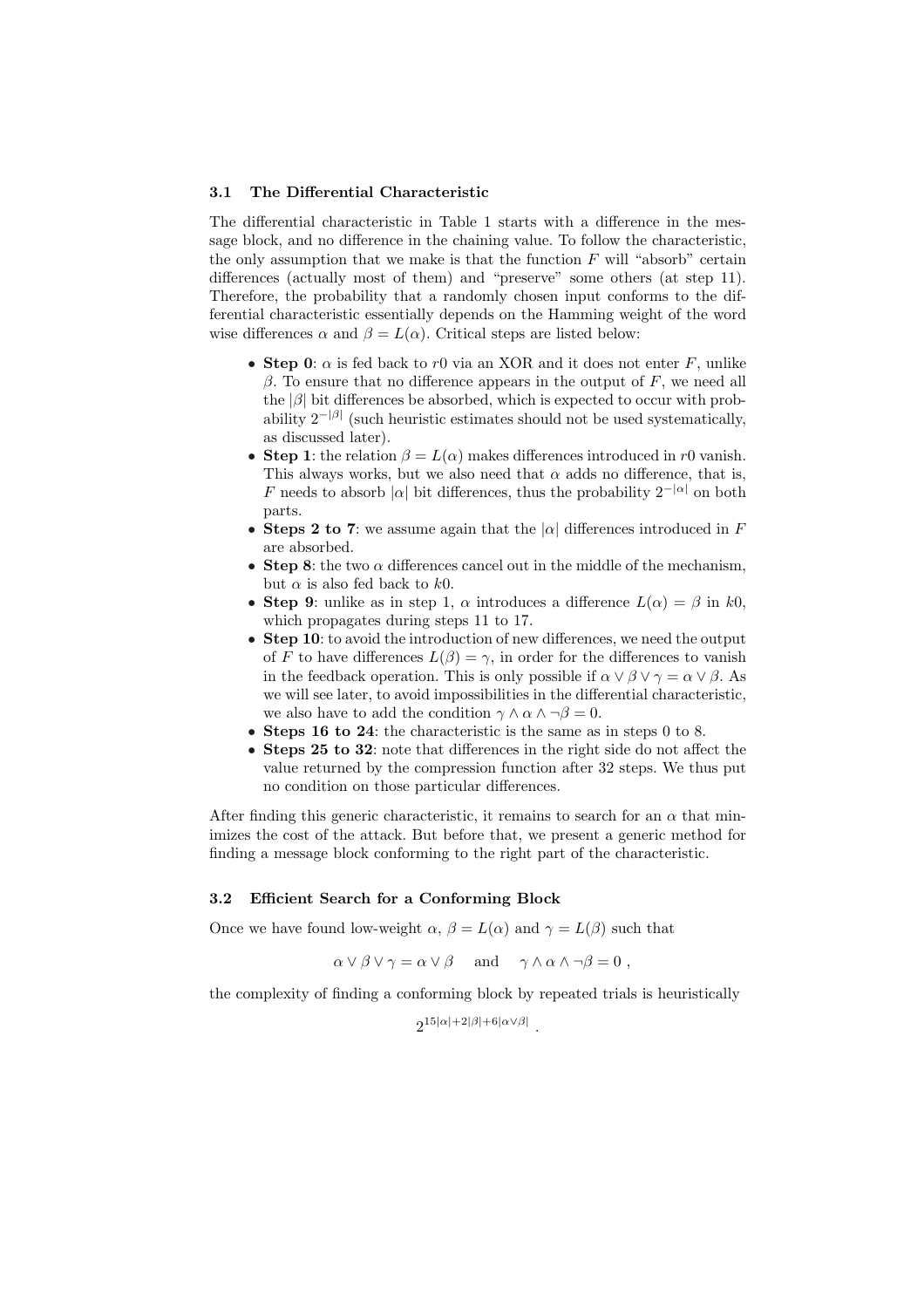This complexity is well above the birthday bound  $2^{n/2}$  for all differences we found, let alone the fact that it underestimates the real complexity. For example, for the difference that we use to attack ESSENCE-256, the above expression yields a complexity  $2^{210}$ , whereas a birthday attack needs only  $2^{128}$  trials.

Strategy. To find a conforming block at a reduced cost, we use an "inside-out" strategy similar in spirit to that of the rebound attack [14], namely, we start by finding conforming values for the low-probability characteristic in the middle, then we check that they follow the simpler characteristic in both directions. What we call the *middle part* corresponds to *steps 8 to 17*, inclusive. More precisely, we

- 1. Find many values that conform to the middle part (i.e., steps 8 to 17);
- 2. Search, among those values, one that conforms to the differential characteristic in steps 0 to 8, and 17 to 24 (any such value then follows the characteristic up to step 32).

We need to find approximately  $2^{14|\alpha|+|\beta|}$  messages in the first phase, in order to have a conforming one with high probability in the second phase. Below we expose our strategy for efficiently finding many values conforming to the characteristic between steps 8 and 17.

**Notations.** To describe the state during the middle part: in Table 2 each  $x_i$ corresponds to a 32 or 64-bit word, depending on the version used. We write  $\check{\mathcal{S}}$ the set of all indices where  $\alpha \vee \beta$  is nonzero, that is,

$$
S = \{i, 0 \le i < 32, \alpha_i \lor \beta_i = 1\} \quad \text{for ESSENCE-256},
$$
\n
$$
S = \{i, 0 \le i < 64, \alpha_i \lor \beta_i = 1\} \quad \text{for ESSENCE-512}.
$$

We write  $s = |\alpha \vee \beta| = |\mathcal{S}|$  the cardinality of S. For example, if  $\alpha = 80000000$ and  $\beta = 00000004$ , then  $\alpha_{31} = \beta_2 = 1$ , and so  $S = \{2, 31\}$  and  $s = 2$ . We also write  $\ell$  for the word bit length (32 or 64, depending on the version of ESSENCE).

| 8  | $x_0 \oplus \alpha$ | $x_1$               | $x_2$               | $x_3$               | $x_4$               | $x_5$               | $x_6$               | $x_7$                  |
|----|---------------------|---------------------|---------------------|---------------------|---------------------|---------------------|---------------------|------------------------|
| 9  | $x_1$               | $x_2$               | $x_3$               | $x_4$               | $x_{5}$             | $x_6$               | $x_7$               | $x_8 \oplus \alpha$    |
| 10 | $x_2$               | $x_3$               | $x_4$               | $x_{5}$             | $x_6$               | $x_7$               | $x_8 \oplus \alpha$ | $x_9 \oplus \beta$     |
| 11 | $x_3$               | $x_4$               | $x_{5}$             | x <sub>6</sub>      | $x_7$               | $x_8 \oplus \alpha$ | $x_9 \oplus \beta$  | $x_{10}$               |
| 12 | $x_4$               | $x_5$               | $x_6$               | $x_7$               | $x_8 \oplus \alpha$ | $x_9 \oplus \beta$  | $x_{10}$            | $x_{11}$               |
| 13 | $x_{5}$             | x <sub>6</sub>      | $x_7$               | $x_8 \oplus \alpha$ | $x_9 \oplus \beta$  | $x_{10}$            | $x_{11}$            | $x_{12}$               |
| 14 | $x_6$               | $x_7$               | $x_8 \oplus \alpha$ | $x_9 \oplus \beta$  | $x_{10}$            | $x_{11}$            | $x_{12}$            | $x_{13}$               |
| 15 | $x_7$               | $x_8 \oplus \alpha$ | $x_9 \oplus \beta$  | $x_{10}$            | $x_{11}$            | $x_{12}$            | $x_{13}$            | $x_{14}$               |
| 16 | $x_8 \oplus \alpha$ | $x_9 \oplus \beta$  | $x_{10}$            | $x_{11}$            | $x_{12}$            | $x_{13}$            | $x_{14}$            | $x_{15}$               |
| 17 | $x_9 \oplus \beta$  | $x_{10}$            | $x_{11}$            | $x_{12}$            | $x_{13}$            | $x_{14}$            | $x_{15}$            | $x_{16} \oplus \alpha$ |
|    |                     |                     |                     |                     |                     |                     |                     |                        |

Table 2. Message part in steps 8-17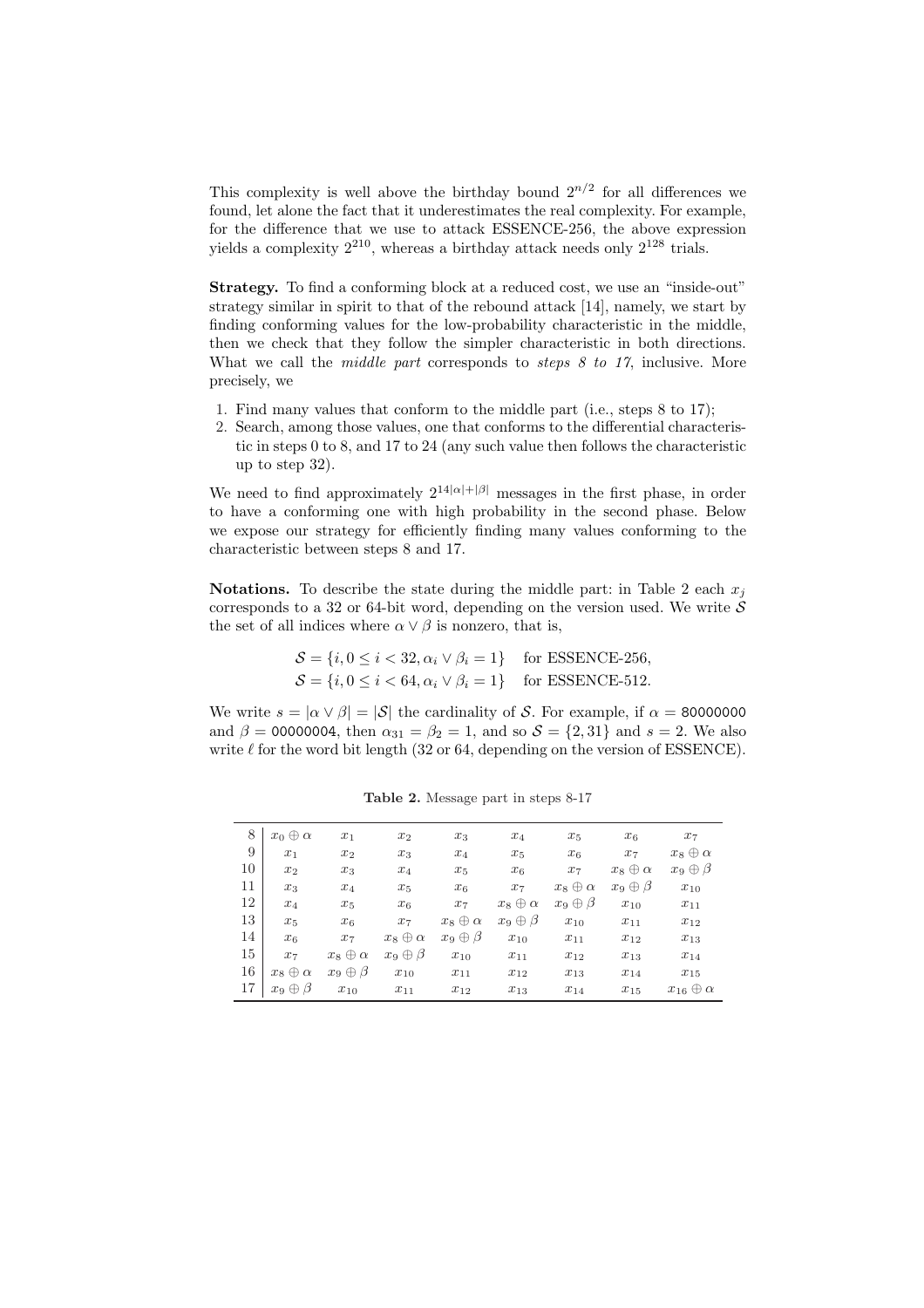Efficient Search. To search for values conforming to the middle part, we first look at an arbitrary slice  $i$ , and we count the number of possible tuples  $(x_1, \ldots, x_{15})_i$  that fulfill the characteristic between steps 8 and 17. This corresponds to all tuples that satisfy the following equations:

```
F(x_1, x_2, x_3, x_4, x_5, x_6, x_7)_{i} = F(x_1, x_2, x_3, x_4, x_5, x_6, x_7)_{i}F(x_2, x_3, x_4, x_5, x_6, x_7, x_8)<sub>i</sub> = F(x_2, x_3, x_4, x_5, x_6, x_7, x_8 \oplus \alpha)<sub>i</sub>
F(x_3, x_4, x_5, x_6, x_7, x_8, x_9)_{i} = F(x_3, x_4, x_5, x_6, x_7, x_8 \oplus \alpha, x_9 \oplus \beta)_{i} \oplus \gamma_iF(x_4, x_5, x_6, x_7, x_8, x_9, x_{10})_i = F(x_4, x_5, x_6, x_7, x_8 \oplus \alpha, x_9 \oplus \beta, x_{10})_iF(x_5, x_6, x_7, x_8, x_9, x_{10}, x_{11})_i = F(x_5, x_6, x_7, x_8 \oplus \alpha, x_9 \oplus \beta, x_{10}, x_{11})_iF(x_6, x_7, x_8, x_9, x_{10}, x_{11}, x_{12})_i = F(x_6, x_7, x_8 \oplus \alpha, x_9 \oplus \beta, x_{10}, x_{11}, x_{12})_iF(x_7, x_8, x_9, x_{10}, x_{11}, x_{12}, x_{13})_i = F(x_7, x_8 \oplus \alpha, x_9 \oplus \beta, x_{10}, x_{11}, x_{12}, x_{13})_iF(x_8, x_9, x_{10}, x_{11}, x_{12}, x_{13}, x_{14})_i = F(x_8 \oplus \alpha, x_9 \oplus \beta, x_{10}, x_{11}, x_{12}, x_{13}, x_{14})_iF(x_9, x_{10}, x_{11}, x_{12}, x_{13}, x_{14}, x_{15})_i = F(x_9 \oplus \beta, x_{10}, x_{11}, x_{12}, x_{13}, x_{14}, x_{15})_i
```
This property is only interesting for  $i \in \mathcal{S}$ , since for  $i \notin \mathcal{S}$  there are no differences.

For slices such that  $\gamma_i = 1$ , we need to have a difference in F as well, to erase  $\gamma_i$ . Table 3 reports the number of solutions for the  $x_i$ 's depending on  $(\alpha_i, \beta_i, \gamma_i)$ . As we will see later (Tab. 4), in the case  $(1, 0, 1)$  there is no tuple satisfying the whole differential characteristic, thus this case will not be used.

**Table 3.** Number of solutions for the  $(x_1, \ldots, x_{15})$  depending on the input differences.

| $\gamma_i$       | (0, 1) | $(\alpha_i, \beta_i)$<br>(1,0) | (1,1) |
|------------------|--------|--------------------------------|-------|
| $\left( \right)$ | 96     | 96                             | 96    |
|                  | 128    | 120                            | 176   |

Then, for each slice  $i \in \mathcal{S}$  we fix one of these tuples and try to compute the missing bits. The number of possibilities to choose the tuples for  $i \in \mathcal{S}$  is

$$
N_\alpha=96^{|\alpha\wedge\neg\beta\wedge\neg\gamma|}\times96^{|\alpha\wedge\beta\wedge\neg\gamma|}\times96^{|\neg\alpha\wedge\beta\wedge\neg\gamma|}\times176^{|\alpha\wedge\beta\wedge\gamma|}\times128^{|\neg\alpha\wedge\beta\wedge\gamma|}
$$

.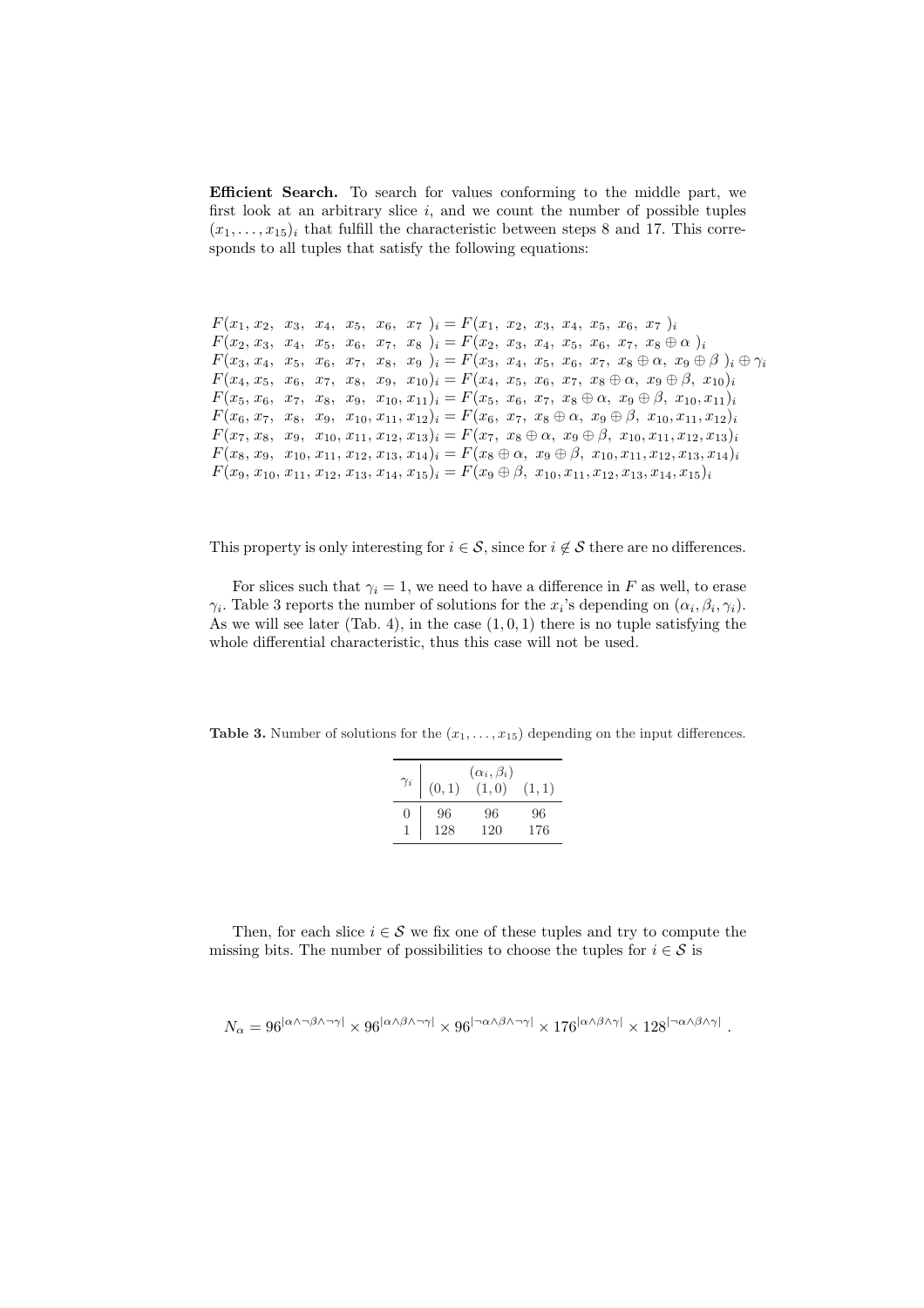Note that to follow the characteristic, the equations below (directly derived from the ESSENCE mechanism) must hold:

s bits fixed  
\n
$$
L(\overbrace{x_7}^{s \text{ bits fixed}}) = x_0 \oplus \overbrace{x_8 \oplus F(x_1, x_2, x_3, x_4, x_5, x_6, x_7)}^{s \text{ bits fixed}}
$$
\n(s bits fixed)  
\ns bits fixed  
\n(1)

s bits fixed  
\n
$$
L(\overbrace{x_8}^{s \text{ bits fixed}}) = x_1 \oplus x_9 \oplus F(x_2, x_3, x_4, x_5, x_6, x_7, x_8 \oplus \alpha)
$$
\n
$$
s \text{ bits fixed}
$$
\n(2)

s bits fixed  
\n
$$
L(\overbrace{x_9}^{s \text{ bits fixed}}) = x_2 \oplus x_{10} \oplus F(x_3, x_4, x_5, x_6, x_7, x_8 \oplus \alpha, x_9 \oplus \beta) \oplus \gamma(3)
$$
\ns bits fixed  
\ns bits fixed

$$
L(\widehat{x_{10}}) = x_3 \oplus x_{11} \oplus F(x_4, x_5, x_6, x_7, x_8 \oplus \alpha, x_9 \oplus \beta, x_{10})
$$
 (4)  
s bits fixed  
s bits fixed

$$
L\left(\begin{array}{c}\nx_{11} \\
x_{11}\n\end{array}\right) = x_4 \oplus x_{12} \oplus F(x_5, x_6, x_7, x_8 \oplus \alpha, x_9 \oplus \beta, x_{10}, x_{11})
$$
\n(5)

\ns bits fixed

$$
L\left(\begin{array}{c} x_{12} \\ x_{12} \end{array}\right) = x_5 \oplus x_{13} \oplus F(x_6, x_7, x_8 \oplus \alpha, x_9 \oplus \beta, x_{10}, x_{11}, x_{12})
$$
(6)  
s bits fixed  
s bits fixed

$$
L\left(\begin{array}{c}\n\overbrace{x_{13}}^{5 \text{ bits fixed}}\n\end{array}\right) = \overbrace{x_6 \oplus x_{14} \oplus F(x_7, x_8 \oplus \alpha, x_9 \oplus \beta, x_{10}, x_{11}, x_{12}, x_{13})}^{5 \text{ bits fixed}}\n\tag{7}
$$

s bits fixed  
\n
$$
L(\overbrace{x_{14}}^{s \text{ bits fixed}}) = \overbrace{x_7 \oplus x_{15} \oplus F(x_8 \oplus \alpha, x_9 \oplus \beta, x_{10}, x_{11}, x_{12}, x_{13}, x_{14})}^{s \text{ bits fixed}}
$$
\n(s)

$$
L\left(\begin{array}{c}\n\overbrace{x_{15}}\\
\overbrace{x_{15}}\n\end{array}\right) = x_{16} \oplus \overbrace{x_{8} \oplus F(x_{9} \oplus \beta, x_{10}, x_{11}, x_{12}, x_{13}, x_{14}, x_{15})} (9)
$$

The bits fixed in  $x_1, \ldots, x_{15}$  are those in slices  $i \in \mathcal{S}$ . Consider new intermediate variables  $R_8, R_9, \ldots, R_{14}$  corresponding to the value of the right hand sides of Eq.  $(2)-(8)$ . Each of these equations corresponds to a *linear* system

$$
L(x_j) = R_j \text{ ,}
$$

for j in  $\{8, \ldots, 14\}$ . These are systems of  $\ell$  equations between bits, wherein 2s variables are fixed and  $2(\ell - s)$  variables are free. Due to the linearity, we can rewrite them as

$$
L(x_{j,\overline{S}}) \oplus R_{j,\overline{S}} = L(x_{j,S}) \oplus R_{j,S} , \qquad (10)
$$

where  $\overline{S}$  is the complement of the set S and  $x_{j,\mathcal{T}}$  is the vector  $(x_{j,i})$  with values 0 for i not in  $\mathcal{T} \in \{S, \overline{S}\},\$  thus  $x_{j,S} = x_j \wedge (\alpha \vee \beta)$  and  $x_{j,\overline{S}} = x_j \wedge \neg(\alpha \vee \beta)$ . The position of the free variables depends only on  $S$ . We can therefore perform a Gaussian elimination once for all on the left hand side of Equation (10).

We have more equations than free variables, so if the system is of maximal rank, we obtain  $2s - \ell$  equations which must be satisfied by the fixed variables in order for solutions to exist. For our seven linear systems we have in total  $7(2s - \ell)$  equations. Thus for any choice of  $(x_1, \ldots, x_{15})$  fixed at  $i \in S$  we have a probability  $2^{-7(2s-\ell)}$  of finding a valid solution for all the 7 systems.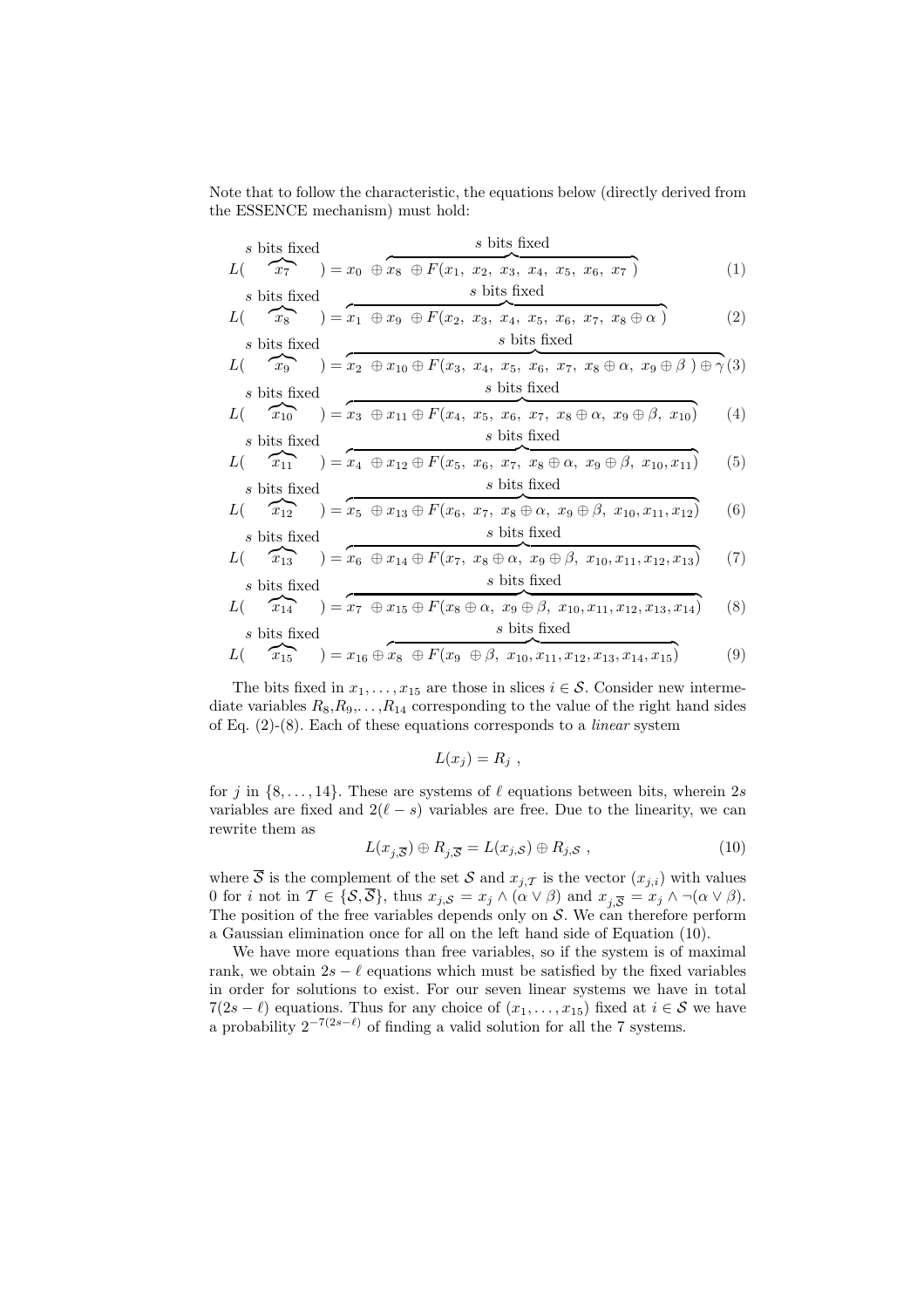Once we know that our choice corresponds to a solution, we can compute efficiently the remaining bits of  $x_j, R_j, j \in \{8, \ldots, 14\}$  by the other  $7(2\ell - 2s)$ equations of the Gaussian elimination. To find a solution  $x_0, \ldots, x_{16}$  which satisfies the middle part, one thus proceeds as follows:

- 1. Fix the s bits in  $x_1, \ldots, x_{15}$  to one of the  $N_\alpha$  admissible values;
- 2. Try to solve the linear systems

$$
L(x_j) = R_j \text{ ,}
$$

for j in  $\{8, \ldots, 14\}$ . If there is no solution, go back to step 1. Once a solution to the seven systems is found, we have all bits of  $x_j, R_j$  fixed for j in  $\{8, \ldots, 14\}$ . In  $x_1, \ldots, x_7, x_{15}$  we only have the s bit fixed from the previous step, and in  $x_0, x_{16}$  no bits at all are fixed.

- 3. Freely choose the value of the  $(\ell s)$  remaining bits in  $x_7$  since modifying those bits does not affect the previous steps.
- 4. We have now to consider the system

$$
R_8 = x_1 \oplus x_9 \oplus F(x_2, x_3, x_4, x_5, x_6, x_7, x_8) \tag{11}
$$

- $R_9 = x_2 \oplus x_{10} \oplus F(x_3, x_4, x_5, x_6, x_7, x_8, x_9)$  (12)
- $R_{10} = x_3 \oplus x_{11} \oplus F(x_4, x_5, x_6, x_7, x_8, x_9, x_{10})$  (13)
- $R_{11} = x_4 \oplus x_{12} \oplus F(x_5, x_6, x_7, x_8, x_9, x_{10}, x_{11})$  (14)
- $R_{12} = x_5 \oplus x_{13} \oplus F(x_6, x_7, x_8, x_9, x_{10}, x_{11}, x_{12})$  (15)
- $R_{13} = x_6 \oplus x_{14} \oplus F(x_7, x_8, x_9, x_{10}, x_{11}, x_{12}, x_{13})$  (16)
- $R_{14} = x_7 \oplus x_{15} \oplus F(x_8, x_9, x_{10}, x_{11}, x_{12}, x_{13}, x_{14})$  (17)

where the  $R_i$ 's are fixed. In these equations, we can skip  $\alpha, \beta$  and  $\gamma$  since we chose admissible values for  $(x_1, \ldots, x_{15})$ . This system is almost in triangular form : Eq. (17) fixes  $x_{15}$ ; Eq. (16) fixes  $x_6$ ; Eq. (15) fixes  $x_5$ ; Eq. (14) fixes  $x_4$ ; Eq. (13) fixes  $x_3$ ; Eq. (12) fixes  $x_2$ ; Eq. (11) fixes  $x_1$ . Finally, Eq. (1) fixes  $x_0$  and Eq. (9) fixes  $x_{16}$ .

Each valid solution in step 2 gives us  $2^{\ell-s}$  results, by exploiting the extra degrees of freedom in step 3. We obtain in total about  $N_\alpha \cdot 2^{7(\ell-2s)} \cdot 2^{\ell-s} \cdot 2^{-1}$  possible pairs that satisfy the characteristic from step 8 to 17. The factor  $2^{-1}$  comes from the fact that we counted each possible pair twice.

We can improve this general method in two ways.

• First, we can do better than trying  $2^{7(2s-\ell)}$  tuples to find a solution in step 2. This is based on a Gaussian elimination on the  $2s - \ell$  equations allowing us to explore the set of all candidate tuples by a depth-first search procedure. For the sake of simplicity, we will explain the details later on the example of ESSENCE-256 in §3.4. Without this method we would need  $2^{7(2s-\ell)}$  trials to find one solution, which would increase the complexity a lot.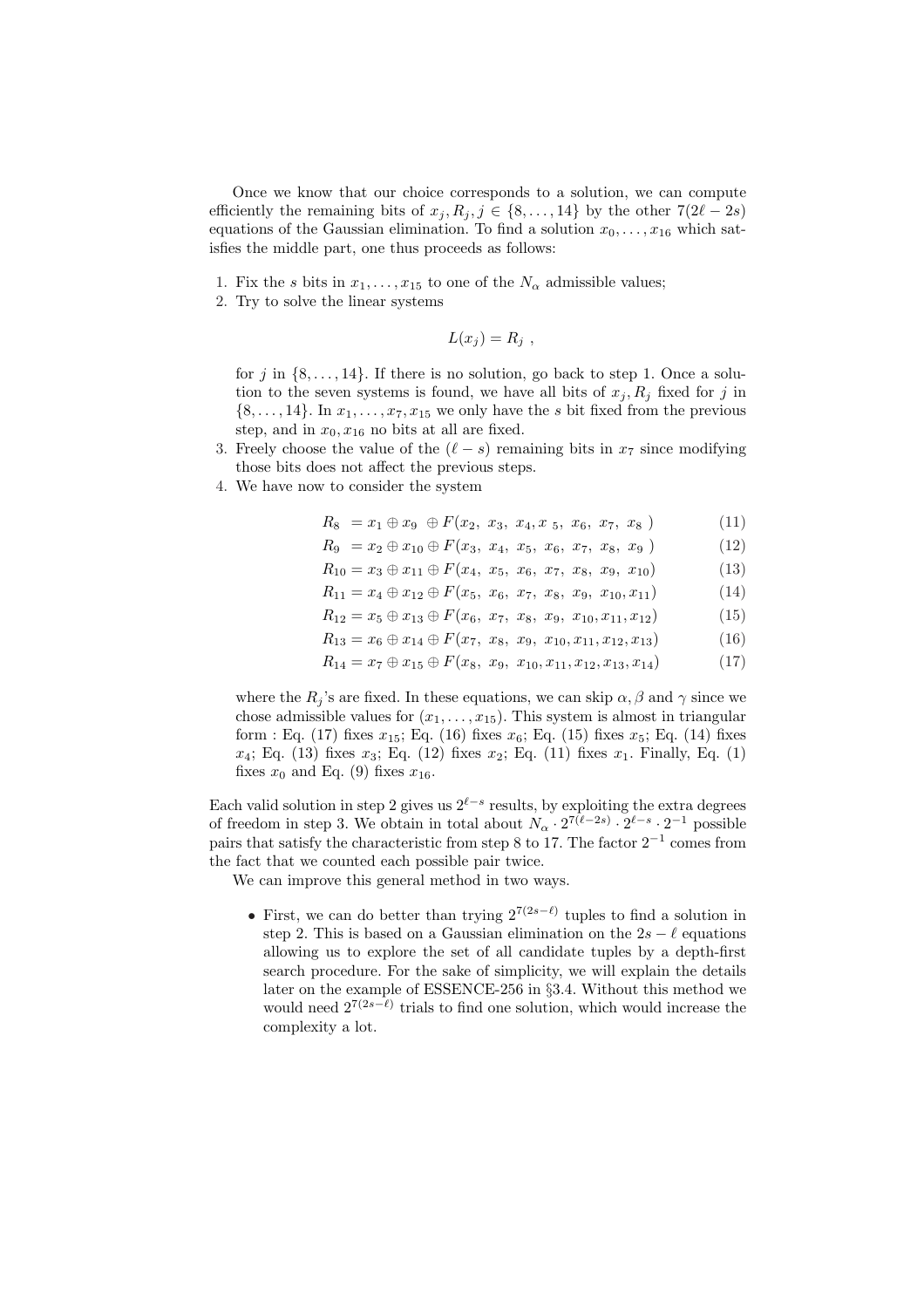• Secondly, we can improve the choice of  $(x_1, \ldots, x_{15})_i, i \in \mathcal{S}$ . This time we only consider a tuple  $(x_1, \ldots, x_{15})_i$  admissible if it can be extended to a whole characteristic from 0 to 24. This reduces the values in Table 3 to the following ones. We can see that the case  $(\alpha_i, \beta_i, \gamma_i) = (1, 0, 1)$  leads to an impossibility.

**Table 4.** Number of solutions for the  $(x_1, \ldots, x_{15})$  which can be extended to satisfy the whole characteristic.

| $\gamma_i$ | (0, 1)    | $(\alpha_i, \beta_i)$<br>(1,0)        | (1, 1) |
|------------|-----------|---------------------------------------|--------|
| ∩          | 96<br>128 | $\mathcal{D}_{\mathcal{L}}$<br>$\Box$ | 2      |

Finally, for each slice  $i \in \mathcal{S}$  we fix one of these tuples and try to compute the missing bits. The number of possibilities to choose the tuples for  $i \in \mathcal{S}$  is

$$
\tilde{N}_{\alpha}=2^{|\alpha\wedge\neg\beta\wedge\neg\gamma|}\times4^{|\alpha\wedge\beta\wedge\neg\gamma|}\times96^{|\neg\alpha\wedge\beta\wedge\neg\gamma|}\times2^{|\alpha\wedge\beta\wedge\gamma|}\times128^{|\neg\alpha\wedge\beta\wedge\gamma|}
$$

.

This method increases the probability of passing the rest of the characteristic as we will see in §3.3. The choice of rounds  $8 - 17$  for the middle part was done to get the lowest possible value for  $\tilde{N}_{\alpha}$ , see Appendix A.

The subsequent sections discuss the complexity of performing the search of the rest of the characteristic, and give concrete complexity estimates for each instance of ESSENCE.

#### 3.3 Finding Accurate Probabilities

Relying only on the Hamming weight to approximate the probability of the differential characteristic gives unacceptably inaccurate approximations. Indeed, for a given word slice, probabilities of differences to be absorbed at each step are not independent, and neglecting this leads to estimates far from actual values. For example, a single bit difference is absorbed during seven steps with probability  $2^{-8.4}$ , which is significantly lower than the heuristic estimate  $2^{-7}$  based on the one bit difference. However, for the characteristic considered, the dependency between word slices seems negligible. We thus give complexities with respect to empirical estimates, computed independently for each word slice. That is, we compute the probability of the differential characteristic as 32 (or 64) independent differential characteristics, i.e., one for each slice.

We could estimate the real probability of our characteristic for any given difference  $\alpha$ . We found that having  $\alpha_i = 1$ ,  $\beta_i = 0$  and  $\gamma_i = 1$  leads to an impossibility (the differential cannot be satisfied for that  $\alpha$ ). This is why we need the condition

$$
\gamma \wedge \alpha \wedge \neg \beta = 0 .
$$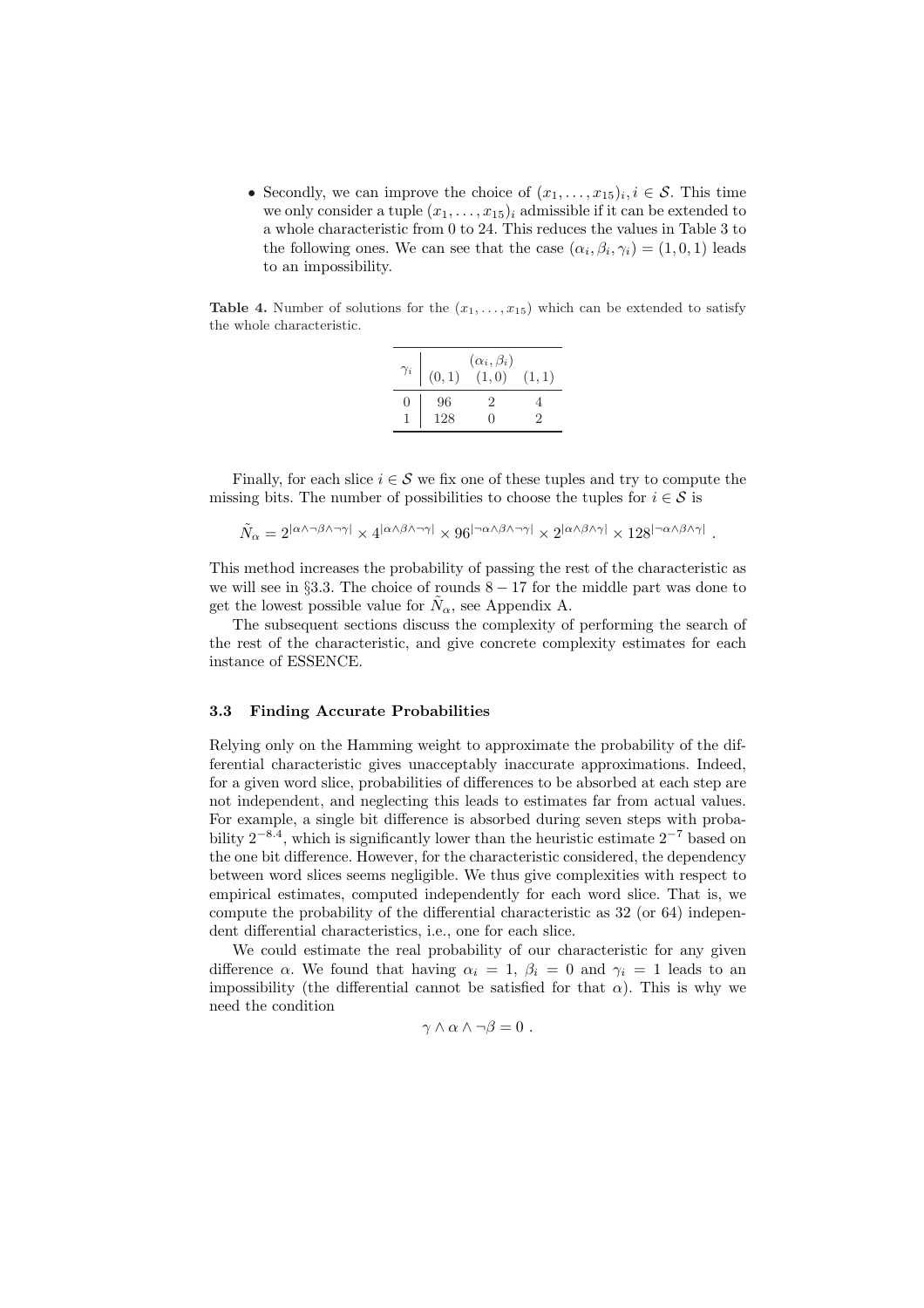When considering the middle part, we also computed the real probability of verifying the sliced characteristic once this part of the characteristic is satisfied. The complexities given in the next section were computed with respect to those empirical estimates, not with the heuristic values based only on the Hamming weight.

Reusing our notation  $\alpha$ ,  $\beta$ ,  $\gamma$ , we give in Tab. 5(a) the probabilities for a given slice i to follow the complete characteristic on  $32$  steps (the impossible cases—of probability zero—are not included), depending on  $(\alpha_i, \beta_i, \gamma_i) \in \{0, 1\}^3$ . To compute the probability for a given difference  $(\alpha_i, \beta_i, \gamma_i)$  we count the number of possible bit sequences following the whole differential characteristic. The probability that a random input follows the characteristic is the product of those probabilities, with each raised to a power that equals the number of slices corresponding to this case. For the  $\alpha$ 's used in our attacks and the exact values of the probabilities, we obtain probabilities  $2^{-240.6}$  and  $2^{-478.9}$ , respectively for ESSENCE-256 and ESSENCE-512.

Taking into account our basic technique in §3.2 for solving the middle part at a reduced cost, we obtain the probabilities in Tab. 5(b). If we consider only those tuples  $(x_1, \ldots, x_{15})$  where there is at least one possibility of verifying the whole characteristic we get the values in Tab.  $5(c)$ . In both cases, we count for every difference  $(\alpha_i, \beta_i, \gamma_i)$  the number of extensions of the valid tuples  $(x_1, \ldots, x_{15})$ satisfying the whole characteristic and compare it to the number of arbitrary extensions.

Given those numbers, we find that the probability that a value conforming to the middle part follows the rest of the characteristic is  $2^{-87.1}$  for ESSENCE-256 and  $2^{-158.7}$  for ESSENCE-512 with the basic method and respectively  $2^{-62.2}$ and  $2^{-116.1}$  for the improved one.

Table 5. Probability of passing the differential characteristic depending on the input differences.

|    | $(\alpha_i, \beta_i, \gamma_i)$                                                                        | $(0,0,0)$ $(0,1,0)$ $(0,1,1)$ $(1,0,0)$ $(1,1,0)$ $(1,1,1)$ |            |                         |                |                 |                 |
|----|--------------------------------------------------------------------------------------------------------|-------------------------------------------------------------|------------|-------------------------|----------------|-----------------|-----------------|
| a) | complete characteristic $\begin{array}{ccc} 1 & 2^{-9.5} & 2^{-9.1} & 2^{-24.4} & 2^{-23} \end{array}$ |                                                             |            |                         |                |                 | $2^{\circ}$     |
|    | (b) basic method                                                                                       |                                                             | $2^{-1.1}$ | $2^{-1.1}$              | $2^{-16}$      | $2^{\sim}$ 14.6 | $2^{\sim}$ 18.5 |
|    | (c) improved method                                                                                    |                                                             |            | $2^{j-1.1}$ $2^{j-1.1}$ | $2^{\sim}10.4$ | $2^{\sim}$ 10   | $2^{\sim}$      |

There are at least two ways to compute the total number of message pairs that is going to satisfy the whole characteristic. As we will obtain nearly the same result with both of them, we can verify the soundness of the probabilities after solving the middle characteristic. First, some additional notations are required: we let  $\rho_0, \ldots, \rho_{\ell-1}$  denote the probabilities for each slice in  $0, \ldots, \ell - 1$  of conforming to the differential, i.e., each  $\rho_i$  lies in  $\{1, 2^{-9.5}, 2^{-9.1}, 2^{-24.4}, 2^{-23}, 2^{-26}\};$ and we let  $\tau_0, \ldots, \tau_{\ell-1}$  be the conditional probabilities for each slice to follow the differential characteristic, assuming that the middle part is satisfied. Now, the two equivalent ways to express the number of conforming messages are: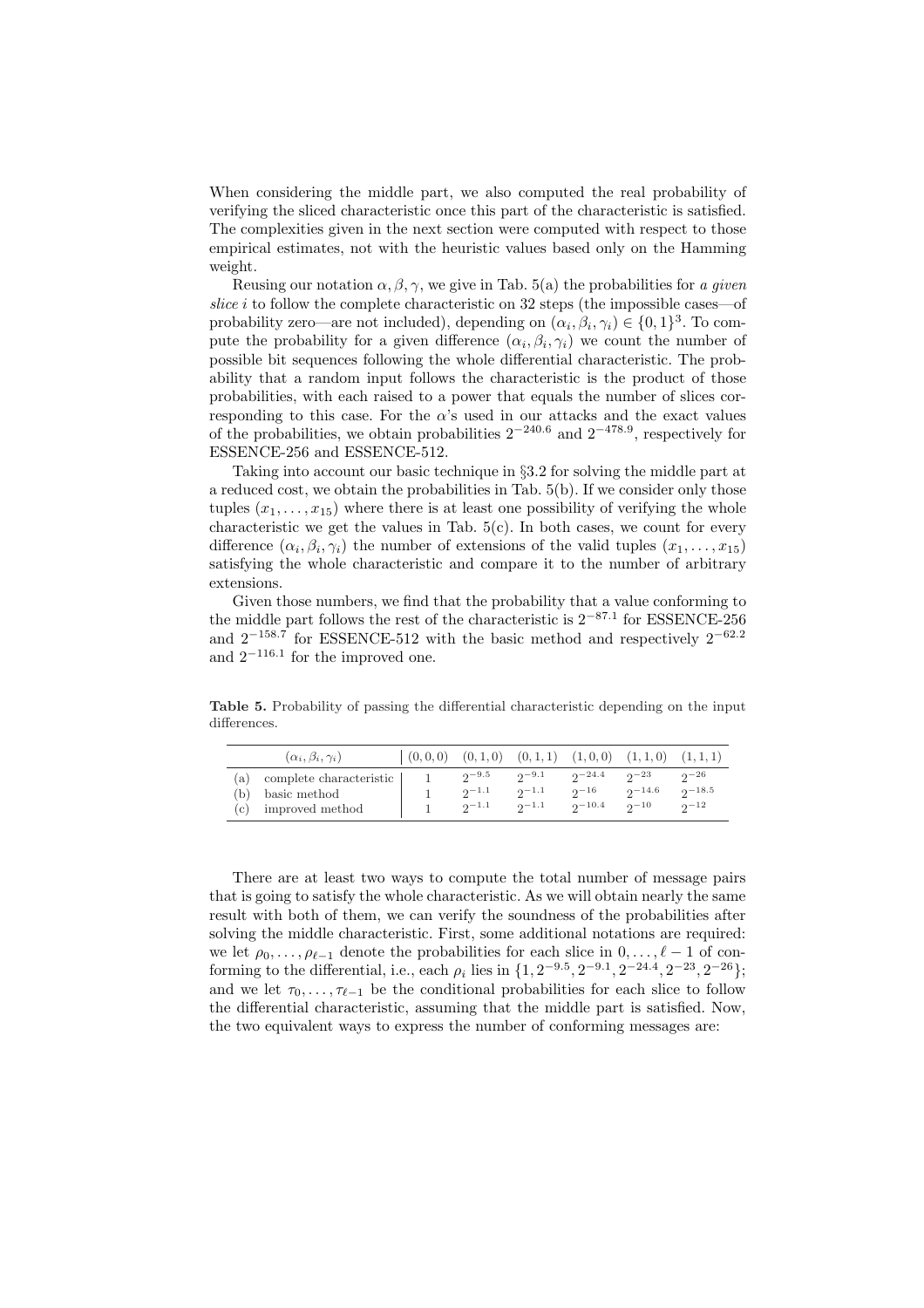1. The probability of the whole characteristic is  $\prod_{i=0}^{\ell-1} \rho_i$ , hence the number of pairs of conforming messages is

$$
2^{8\ell} \cdot \prod_{i=0}^{\ell-1} \rho_i ,
$$

where  $8\ell$  is the digest bit length.

2. The probability of the characteristic once the middle part is satisfied is  $\prod_{i=0}^{\ell-1} \tau_i$ ; calling N the number of pairs conforming to the middle part, the number of conforming message pairs is then

$$
N \cdot \prod_{i=0}^{\ell-1} \tau_i \ .
$$

In both cases we find each possible message pair twice. We verified that these two ways of computing the total number yield similar values (up to rounding approximations), which shows that the probabilities of verifying the whole characteristic and the characteristic after solving the middle part correspond to each other.

For example for our  $\alpha$ : for ESSENCE-256 we find  $2^{256} \cdot 2^{-240.6} = 2^{15.4}$  message pairs considering the whole characteristic. With our improved version we have  $\widetilde{N}_{\alpha} = 2^{106.5}$ ; a probability of  $2^{-42}$  of solving the seven linear systems;  $2^{13}$  times more solutions for free and thus  $N = 2^{77.5}$ . Using the probability  $2^{-62.1}$  of passing the rest of the characteristic we again get  $2^{15.4}$  message pairs.

#### 3.4 Collisions for ESSENCE-256

For ESSENCE-256, we could perform an exhaustive search over all  $2^{32}$  possible differences  $\alpha$  and found as optimal value  $\alpha = 80102040$ , for which  $|\alpha| = 4$ ,  $|\beta| = 18$ , and  $|\alpha \vee \beta| = s = 19$ . Heuristic estimates based on Hamming weights suggest that we need about  $2^{14\times4+18} = 2^{74}$  messages that conform to the middle part to find at least one conforming to the differential characteristic on the right side. However, the empirical complexity is (cf.  $\S 3.3$ ) approximately  $2^{87.1}$  for the basic method and  $2^{62.2}$  for the improved one.

In the following, we focus on the improved version.

Solving the Right Side. For that  $\alpha$ , we have in total

$$
\tilde{N_{\alpha}} = 96^6 \times 2^1 \times 128^9 \times 2^3 \approx 2^{106.5}
$$

possibilities to set the bits in S. We have a probability  $2^{7(32-2\times19)} = 2^{-42}$  of finding a solution to the seven systems defined by Eq. (3) to (9). Following our assumption in  $\S 3.2$ , we get about  $2^{64.5}$  solutions. For each solution, we obtain  $2^{13}$  additional solutions by varying the bits  $(x_7)_j$  for j not in S, yielding in total up to 2<sup>77</sup>.<sup>5</sup> solutions.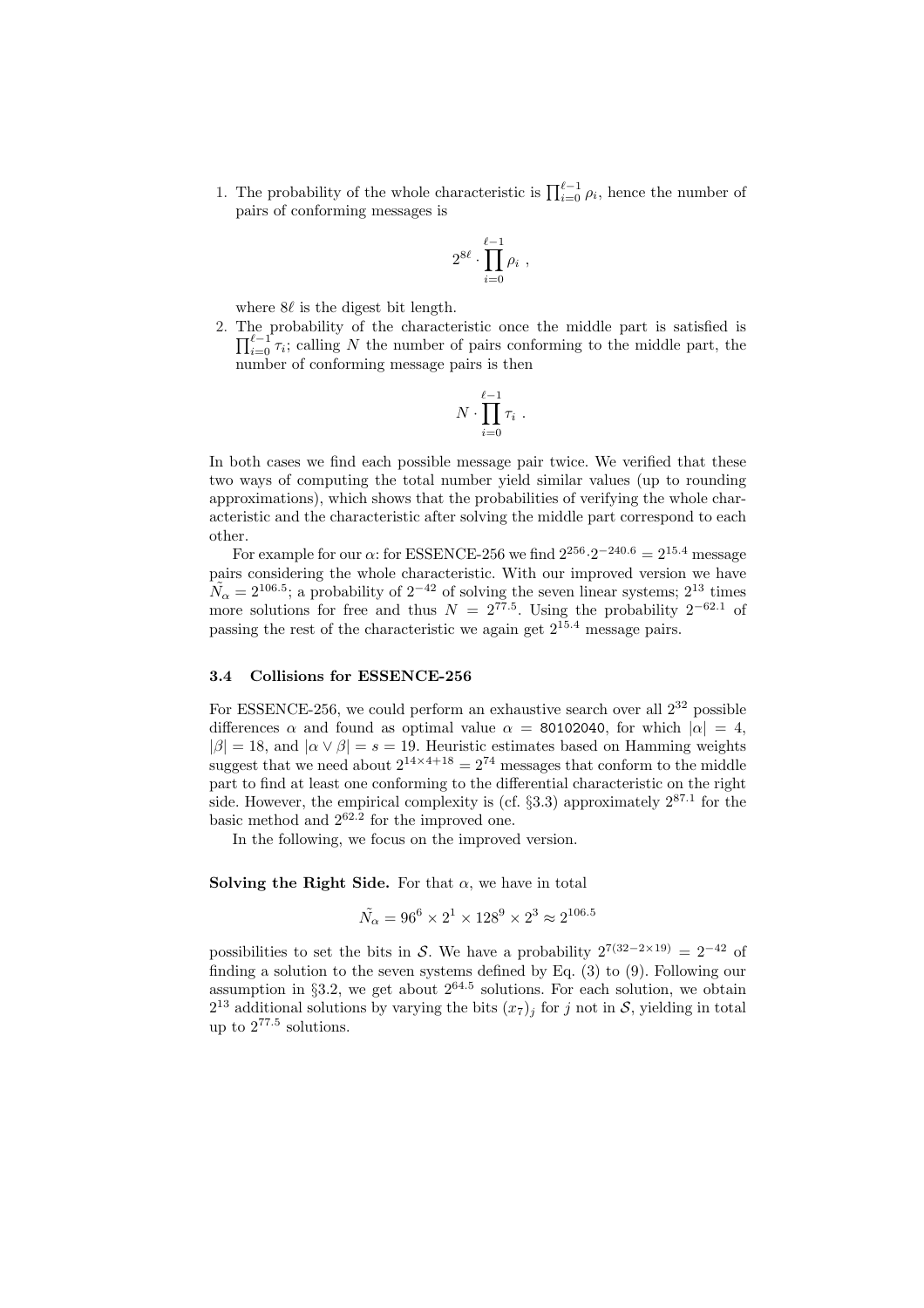For each message pair found, we must check that it satisfies the rest of the characteristic. As found in §3.3, we need about  $2^{62.2}$  values conforming to the middle part to find one value following the rest of the characteristic. Below we detail the cost of finding those messages.

We look for solutions of systems (2) to (8). The linear systems  $L(x_i) = R_i$ consist each of 32 equations and 26 free variables and has full rank. We have thus 6 linear equations which the fixed bits must fulfill to guarantee that there exists a solution of the linear system.

We can choose those equations such that:

- choosing the values of the bit slices  $0, 1, 2, 3, 5, 6, 9, 10, 12, 16, 18$  fixes the parity of the first equation. This does not change with the choice of the remaining slices;
- if we choose in addition the values of the bit slices 7, 11, 13, we fix the second equation;
- if we choose in addition the values of the bit slices 4, 17, we fix the third equation;
- if we choose in addition the values of the bit slices 14, 15, we fix the fourth equation;
- finally, choosing the value for the last slice, the eighth one, fixes the parity of the remaining two equations.

This allows us to explore the set of candidate tuples efficiently by a depthfirst search. Moreover, we can precompute the parity corresponding to the last three equations for any 3-tuple of choices for slices 8, 14, and 15. That way, we do not even need to test the different tuples, but only to enumerate the ones giving us a valid solution. The cost to find a solution is therefore very low.

Using the degree of freedom coming from step 3 of the solving procedure, our implementation is able to generate solutions for the middle part systems and to test the rest of the characteristic at a rate of approximately 650 cycles per candidate on an Intel Core 2 processor, against about 1600 cycles for hashing  $256 \text{ bits}^7$ .

Solving the Left Side. Once a conforming pair of message blocks is found, we just need to try approximately  $2^{67.4}$  distinct random chaining values to find a collision (for comparison, the heuristic estimate based on Hamming weights is  $2^{14\times4} = 2^{56}$ ). This value limits our attack. Since there is no  $\alpha$  with a hamming weight of 3, which verifies the characteristic on the right side, we cannot improve this value. Note that our attack can be carried out with negligible memory (the  $2^{62.2}$  messages that satisfy the middle part don't have to be stored: we test repeatedly each candidate message, and discard it if it does not conform to the full characteristic).

If we only search for a semi-free-start collision we can reduce the complexity of the left side to  $2^{33.7}$ , which makes again the right side the limiting part. We apply the same techniques as for the right side to compute IV pairs that passes

<sup>7</sup>See eBASH: http://bench.cr.yp.to/ebash.html.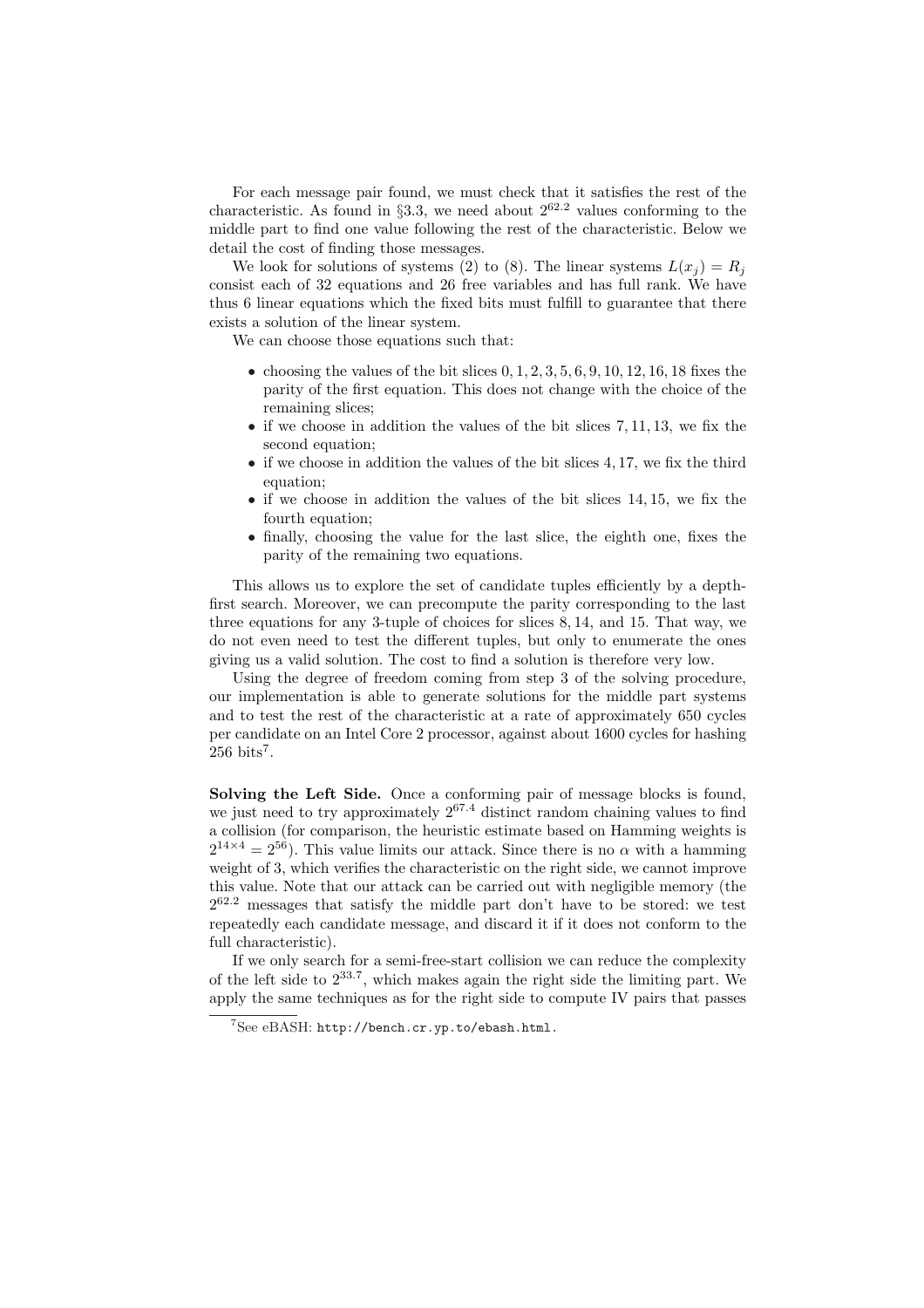from step 1 to step 8. We have to compute about  $2^{33.7}$  IV pairs to find one satisfying the whole characteristic. This method was applied in Appendix C.

#### 3.5 Collisions for ESSENCE-512

For ESSENCE-512, the best difference is  $\alpha = 8408400000480082$ , giving  $|\alpha| = 8$ ,  $|\beta| = 35$ , and  $|\alpha \vee \beta| = s = 39$ . We tested all 64-bit differences with a Hamming weight of up to 10. Since the weight of  $\alpha$  is the limiting property on the left side and thus for the whole attack, we are sure to have found the best value for the whole attack. For our  $\alpha$ , the matrix of the linear system has again full rank, thus we can directly apply the same techniques as for ESSENCE-256. As discussed in  $\S 3.3$ , with the basic method we need about  $2^{158.7}$  solutions of the middle part to find one solution for the right side of the characteristic (against  $2^{147}$  with heuristic estimates based on Hamming weights). With the improved method we only need  $2^{116.1}$  solutions. In the following, we consider only the improved method.

Solving the Right Side. For our  $\alpha$  we have

$$
\tilde{N_{\alpha}}=96^{14}\times 2^4\times 4^3\times 128^{17}\times 2^1\times \approx 2^{222.2}
$$

possibilities for the tuples at the indices  $i \in \mathcal{S}$  and a probability of about  $2^{-98}$ to find a solution for all the systems of Eq.  $(2)-(8)$ . Thus, we expect about  $2^{124.2}$ solutions. Using the free bits, we get for each solution  $2^{64-39} = 2^{25}$  additional solutions. In total, there are thus about  $2^{149.2}$  solutions, which is high enough for finding one conforming to the full characteristic (trying  $2^{116.1}$  is sufficient).

Solving the Left Side. Now, we have a pair of messages that verify the differential characteristic. The probability for a random chaining value of verifying the differential characteristic is approximately  $2^{-134.7}$ . Again, this value is the limiting part of our attack.

#### 4 Attacking HMAC-ESSENCE

HMAC [15] is a widely used construction for building message authentication codes out of hash functions. Proposed in 1996 by Bellare, Canetti, and Krawczyk, HMAC has been standardized by NIST in 2002 [16] and requirements for SHA-3 include compatibility with HMAC.

The results in §3, can directly be turned into a distinguisher for ESSENCE-256 and ESSENCE-512 when used in keyed mode, be it with an unknown prefix message, or within HMAC. More precisely, we use the property that we can precompute a conforming message block once, and then separately seek a conforming chaining value. We just make the standard assumption that we can query an oracle (non-adaptively) with messages, and that this returns the digests produced by the keyed ESSENCE with this message as input, for a randomly preselected key.

A distinguisher then works as follows: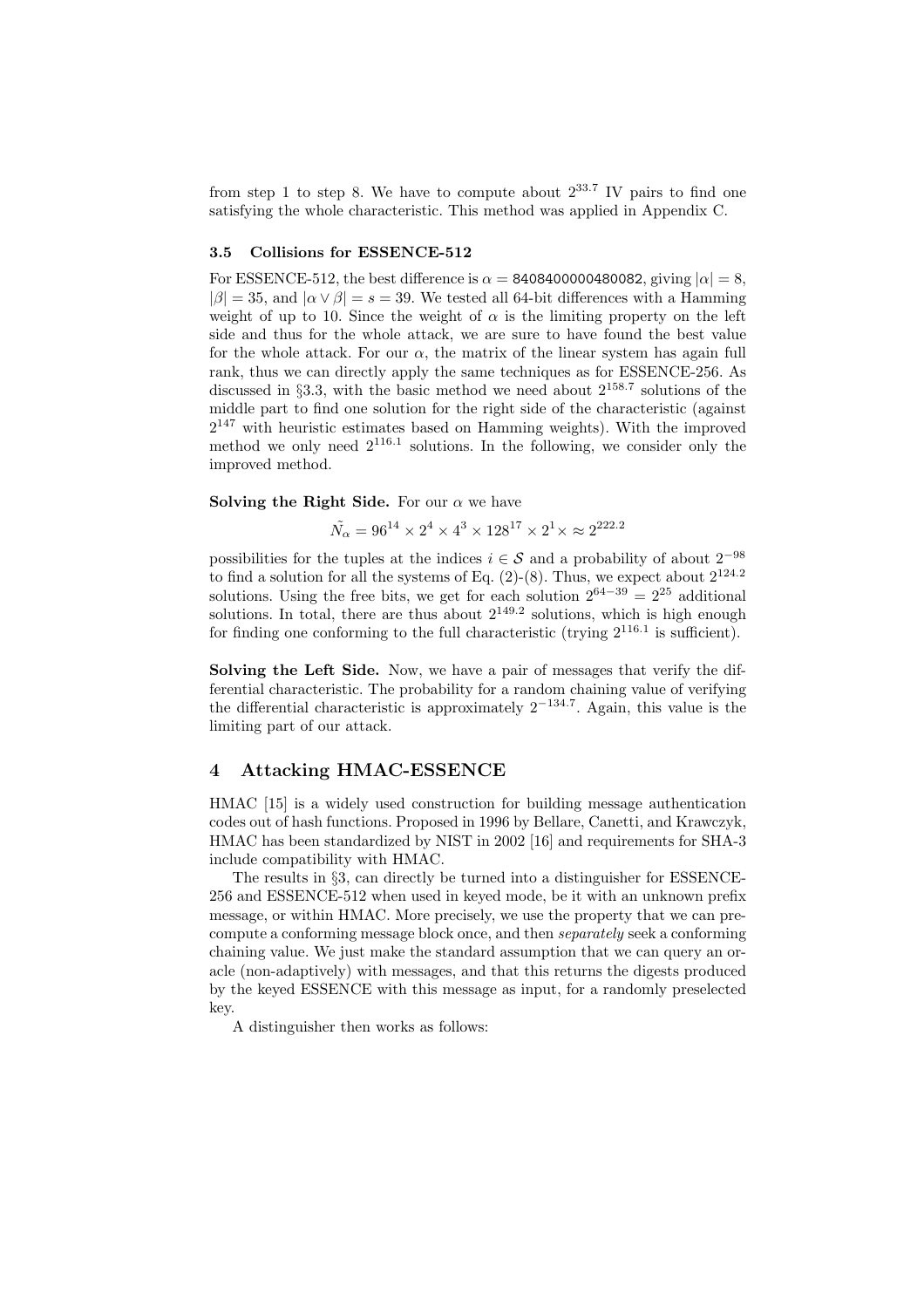- 1. Find a pair of blocks  $(x, y)$  that conforms to the message part differential.
- 2. Repeat until a collision is found:
- 3. Pick a unique prefix m.
- 4. Query for oracle with  $m||x$  and  $m||y$ .

Ideally  $2^{128}$  trials are expected before a collision for ESSENCE-256, but here we'll make only  $2^{67.4}$  trials in average, after a precomputation of complexity  $2^{62.2}$ . For ESSENCE-512, we have a complexity  $2^{134.7}$  instead of  $2^{256}$  ideally.

We can also mount an *existential forgery* attack by making one additional adaptive query:

- 1. Run the distinguisher above to obtain blocks  $m, x, y$  such that  $m||x$  and  $m||y$ collide by HMAC-ESSENCE.
- 2. Pick an arbitrary block  $m'$ .
- 3. Query the oracle for the MAC of  $m||x||m'$ , obtain a value z.
- 4. Return z as forgery of  $m||y||m'$ .

The complexity of this attack is essentially the same as that of the simple distinguisher.

### 5 Conclusion

We presented collision attacks on ESSENCE-256 and ESSENCE-512 of respective complexities  $2^{67.4}$  and  $2^{134.7}$ . More precisely, these values are upper bounds on the cost of running our attacks, in terms of compression-equivalent units. Implementations of our attacks need only negligible memory, and in particular avoid expensive memory accesses. We combine several methods to achieve our goal: separate treatment of message and chaining value, exact estimation of the probabilities, computation of the low probability part, efficient solution finding for linear systems and reduction of the search space by considering the whole characteristic. The attacks were experimentally verified on reduced versions of ESSENCE, and also apply to the versions of ESSENCE with 224- and 384-bit digests. An example of a practical free-start-collision on 29 out of 32 rounds can be found in Appendix C.

Attacks to the HMAC are usually much harder than collision attacks, as we can see at the examples of MD4  $[17]$ , MD5  $[17, 18]$  or SHA-1  $[19]$ . However, we could show direct applications of our collision attack to the HMAC construction instantiated with ESSENCE, giving a distinguisher and an existential forgery attack with same complexity as the collision attacks.

Our results reveal significant weaknesses in the version of ESSENCE submitted to NIST.

Acknowledgments We would like to thank for their help: Anne Canteaut, Stéphane Jacob, Nicky Mouha, Gautham Sekar, and Fabien Viger.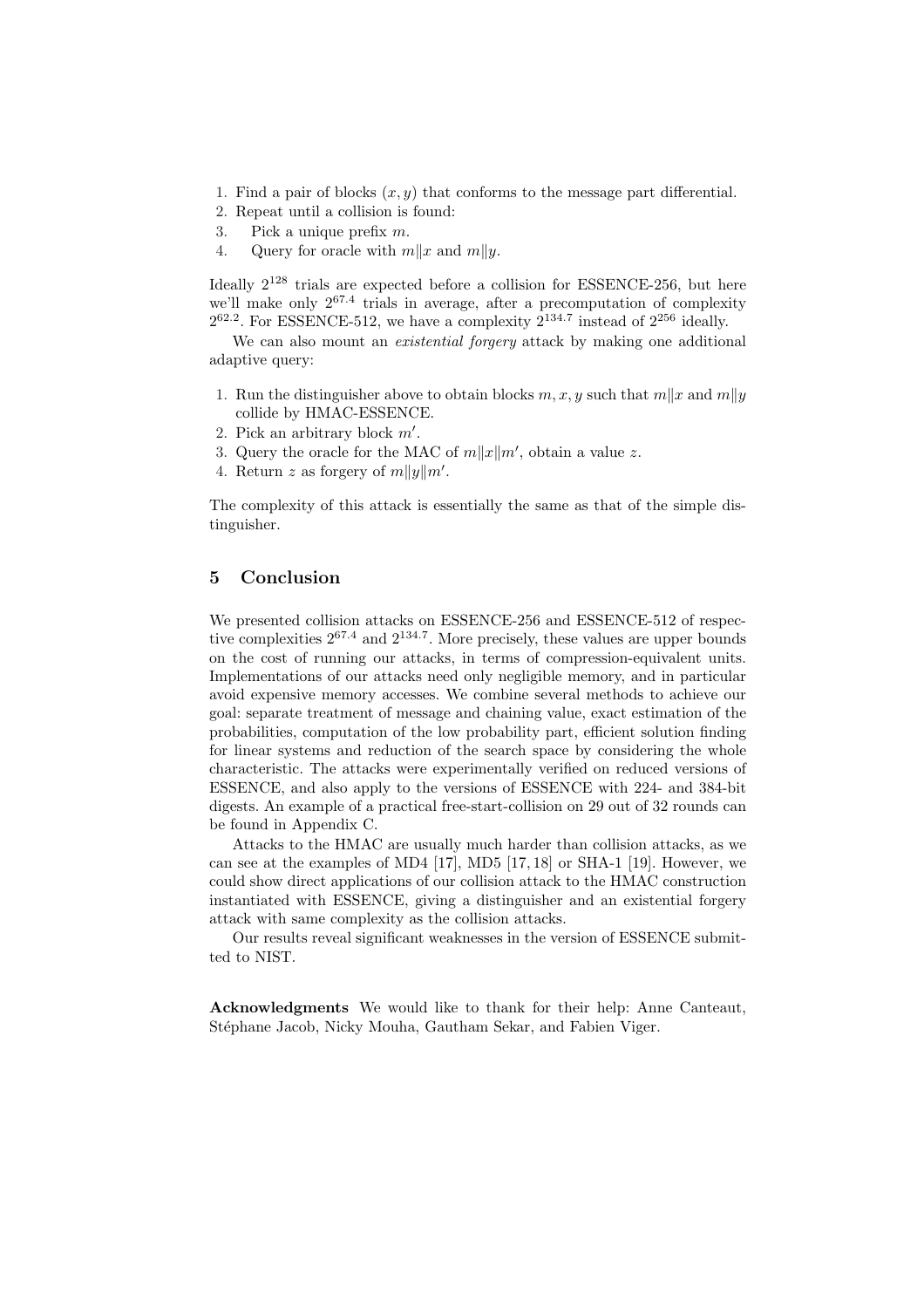#### References

- 1. Wang, X., Yu, H.: How to break MD5 and other hash functions. In Cramer, R., ed.: EUROCRYPT. Volume 3494 of Lecture Notes in Computer Science., Springer (2005) 19–35
- 2. Wang, X., Yin, Y.L., Yu, H.: Finding collisions in the full SHA-1. In Shoup, V., ed.: CRYPTO. Volume 3621 of Lecture Notes in Computer Science., Springer (2005) 17–36
- 3. Cannière, C.D., Rechberger, C.: Finding SHA-1 characteristics: General results and applications. In Lai, X., Chen, K., eds.: ASIACRYPT. Volume 4284 of Lecture Notes in Computer Science., Springer (2006) 1–20
- 4. Stevens, M., Lenstra, A.K., de Weger, B.: Chosen-prefix collisions for MD5 and colliding X.509 certificates for different identities. In Naor, M., ed.: EUROCRYPT. Volume 4515 of Lecture Notes in Computer Science., Springer (2007) 1–22
- 5. NIST: FIPS 180-2 secure hash standard (2002)
- 6. NIST: Announcing request for candidate algorithm nominations for a new cryptographic hash algorithm (sha-3) family. In: Federal Register. (Nov. 2007) Vol. 72, No. 212.
- 7. NIST: Cryptographic hash algorithm competition. http://csrc.nist.gov/groups/ST/hash/sha-3/index.html
- 8. ECRYPT II: The sha-3 zoo. http://ehash.iaik.tugraz.at/wiki/The SHA-3 Zoo
- 9. Martin, J.W.: ESSENCE: A candidate hashing algorithm for the NIST competition. Submission to NIST (2008)
- 10. Martin, J.W.: ESSENCE: A family of cryptographic hashing algorithms. Submission to NIST (2008)
- 11. Mouha, N., Sekar, G., Aumasson, J.P., Peyrin, T., Thomsen, S.S., Turan, M.S., Preneel, B.: Cryptanalysis of the ESSENCE family of hash functions. In: Information Security and Cryptology - Inscrypt 2009. LNCS, Springer (2009) to appear.
- 12. Merkle, R.C.: One way hash functions and DES. In: Advances in Cryptology CRYPTO'89. Volume 435 of Lecture Notes in Computer Science., Springer (1989) 428–446
- 13. Damgård, I.: A Design Principle for Hash Functions. In Brassard, G., ed.: Advances in Cryptology - CRYPTO'89. Volume 435 of Lecture Notes in Computer Science., Springer (1989) 416–427
- 14. Mendel, F., Rechberger, C., Schläffer, M., Thomsen, S.S.: The rebound attack: Cryptanalysis of reduced Whirlpool and Grøstl. In Dunkelman, O., ed.: FSE. Volume 5665 of Lecture Notes in Computer Science., Springer (2009) 260–276
- 15. Bellare, M., Canetti, R., Krawczyk, H.: Keying hash functions for message authentication. In Koblitz, N., ed.: CRYPTO. Volume 1109 of Lecture Notes in Computer Science., Springer (1996) 1–15
- 16. NIST: FIPS 198 the keyed-hash message authentication code (HMAC) (2002)
- 17. Wang, L., Ohta, K., Kunihiro, N.: New key-recovery attacks on HMAC/NMAC-MD4 and NMAC-MD5. In Smart, N.P., ed.: EUROCRYPT. Volume 4965 of Lecture Notes in Computer Science., Springer (2008) 237–253
- 18. Wang, X., Yu, H., Wang, W., Zhang, H., Zhan, T.: Cryptanalysis on HMAC/NMAC-MD5 and MD5-MAC. In Joux, A., ed.: EUROCRYPT. Volume 5479 of Lecture Notes in Computer Science., Springer (2009) 121–133
- 19. Rechberger, C., Rijmen, V.: New results on NMAC/HMAC when instantiated with popular hash functions. Journal of Universal Computer Science  $14(3)$  (2008) 347–376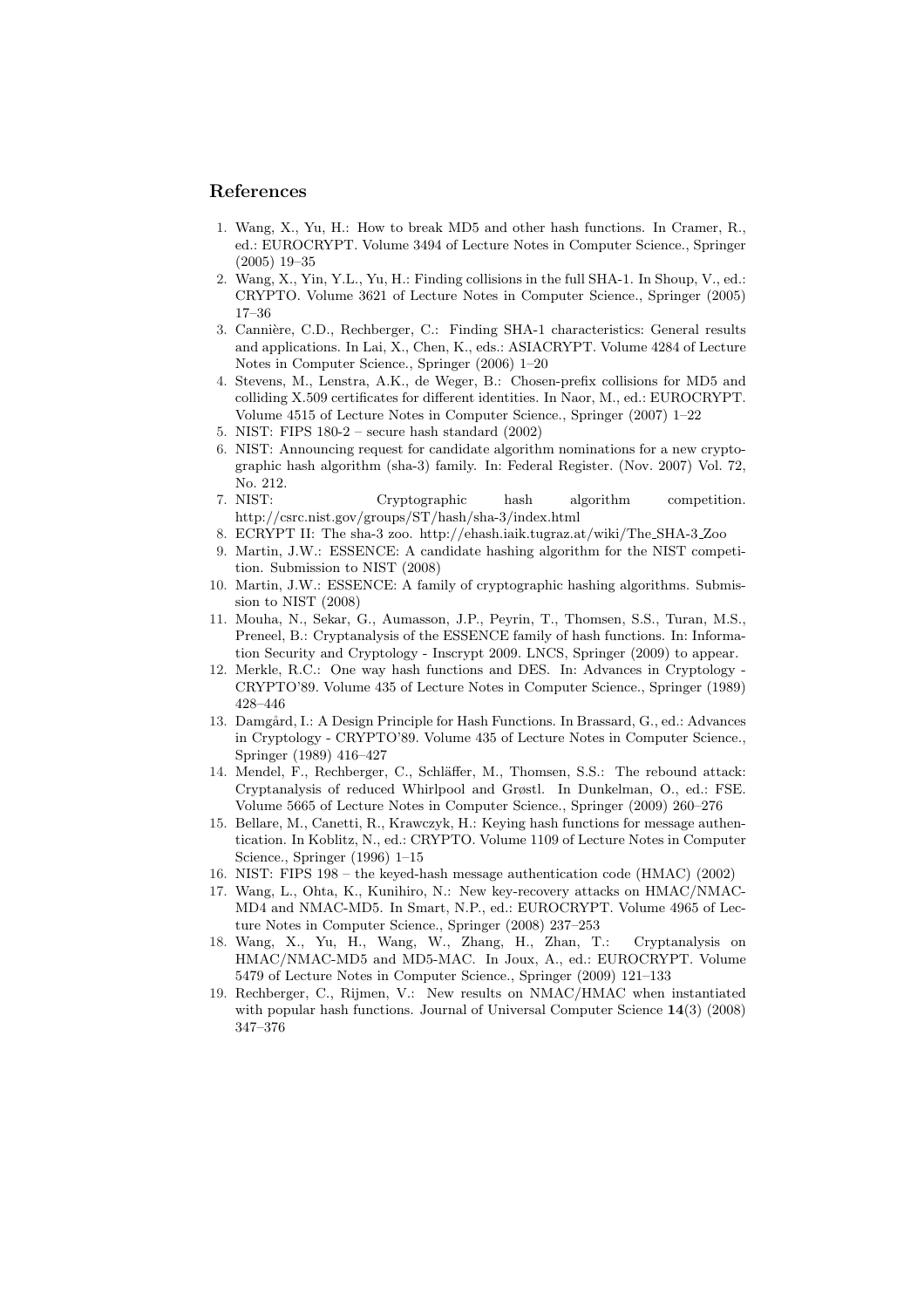### A Choice of the Position of the Middle Part

We can see in Table 6 that the choice of rounds 8 to 17 minimizes the number of solutions for the middle part  $(x_1, \ldots, x_{15})$ . Since the total number of solutions is always the same, a smaller number of solutions in the middle part means that we have a higher probability of passing the rest of the characteristic.

Table 6. Number of solutions for the  $(x_1, \ldots, x_{15})$  which can be extended to satisfy the whole characteristic, depending on the input differences and on the rounds.

| Rounds    |                |      | $(\alpha_i, \beta_i, \gamma_i)$<br>$(1,0,0)$ $(0,1,0)$ $(1,1,0)$ $(0,1,1)$ $(1,1,1)$ |      |                |
|-----------|----------------|------|--------------------------------------------------------------------------------------|------|----------------|
| $0 - 9$   | 12             | 3968 | 8                                                                                    | 4960 | 4              |
| $1 - 10$  | 12             | 1984 | 8                                                                                    | 2480 | 4              |
| $2 - 11$  | 8              | 3072 | 8                                                                                    | 3840 | 4              |
| $3 - 12$  | 8              | 2160 | 8                                                                                    | 2640 | 4              |
| $4 - 13$  | $\overline{4}$ | 1152 | $\overline{4}$                                                                       | 1408 | 4              |
| $5 - 14$  | $\overline{4}$ | 576  | $\overline{4}$                                                                       | 704  | 4              |
| $6 - 15$  | $\overline{4}$ | 288  | 8                                                                                    | 352  | 4              |
| $7 - 16$  | 4              | 192  | 8                                                                                    | 224  | 4              |
| $8 - 17$  | $\overline{2}$ | 96   | 4                                                                                    | 128  | $\overline{2}$ |
| $9 - 18$  | 4              | 96   | 8                                                                                    | 128  | 4              |
| $10 - 19$ | 4              | 96   | 12                                                                                   | 128  | 4              |
| $11 - 20$ | 4              | 176  | 12                                                                                   | 208  | 4              |
| $12 - 21$ | 4              | 352  | 12                                                                                   | 384  | 4              |
| 13-22     | 4              | 512  | 12                                                                                   | 640  | 4              |
| 14-23     | 4              | 1024 | 16                                                                                   | 1280 | 4              |

### B Probabilities of the Right Side of the Characteristic

Table 7 compares heuristic probability estimates based on Hamming weights with actual, empirically verified, probabilities. The empirically verified values are taken from the improved method, considering only values  $(x_1, \ldots, x_{15})_i, i \in \mathcal{S}$ , which are able to satisfy the rest of the characteristic. Therefore, the overall probability is higher than the heuristic approximation.

## C Practical Semi-Free-Start Collision on 29 out of the 32 rounds

Once we have a message passing the right side, we can apply the same techniques that we used to compute from step 8 to step 17, to get a semi-free start collision. We compute IV pairs that passes from step 1 to 8 on the left side and test if they pass the rest of the characteristic. With our  $\alpha$  for ESSENCE-256 we have to test about  $2^{33.7}$  IV pairs. Together with a message pair we found passing 29 out of the 32 rounds we got the semi-free-start collision presented in Table 8.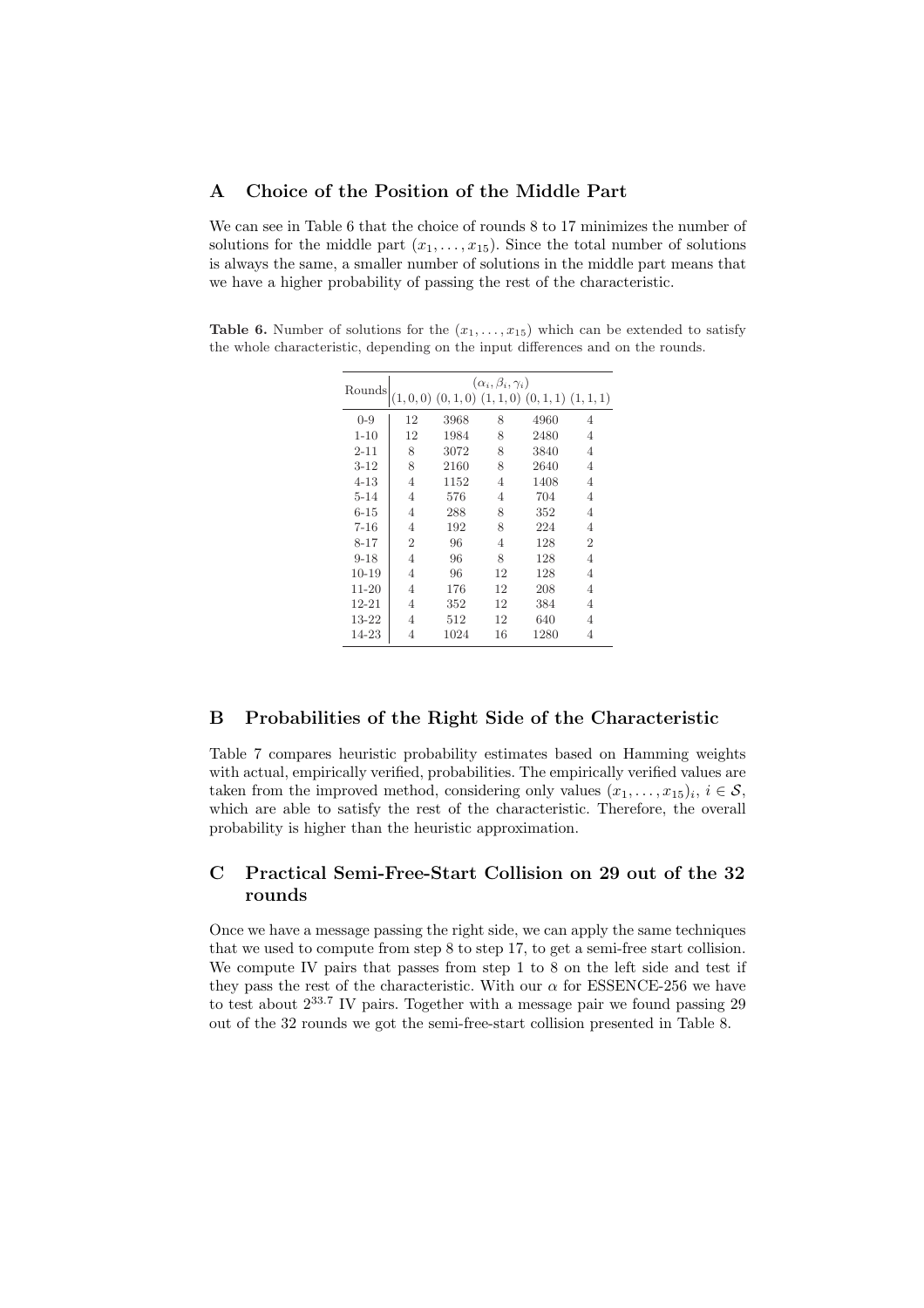|                  |                      |                    |                          |                          | Message part             |                          |                          |                          | Heuristic approximation | Empirical estimate of improved method |
|------------------|----------------------|--------------------|--------------------------|--------------------------|--------------------------|--------------------------|--------------------------|--------------------------|-------------------------|---------------------------------------|
|                  | k7                   | k6                 | $k5$                     |                          | $k4$ $k3$                | $k2$                     | k1                       | $k0$                     |                         |                                       |
| $\boldsymbol{0}$ | $\alpha$             | $\beta$            |                          |                          |                          |                          |                          | $\cdot$                  | $2^{-18}$               | $2^{-21.3}$                           |
| $\mathbf{1}$     | B                    |                    |                          |                          |                          |                          |                          | $\alpha$                 | $2^{\,-4}$              | $2^{-4}$                              |
| $\overline{2}$   |                      |                    |                          |                          |                          |                          | $\alpha$                 |                          | $2^{-4}$                | $2^{-1.7}$                            |
| 3                |                      |                    |                          |                          |                          | $\alpha$                 | $\ddot{\phantom{0}}$     |                          | $2^{-4}$                | $2^{-4}$                              |
| $\overline{4}$   |                      |                    |                          |                          | $\alpha$                 |                          |                          |                          | $2^{-4}$                | $2^{-4}$                              |
| 5                |                      |                    |                          | $\alpha$                 |                          |                          |                          |                          | $2^{-4}$                | $\mathbf{1}$                          |
| 6                |                      |                    | $\alpha$                 |                          |                          |                          |                          |                          | $2^{-4}$                | $2^{-4}$                              |
| 7                | $\ddot{\phantom{0}}$ | $\alpha$           |                          |                          |                          |                          |                          |                          | $2^{-4}$                | $\mathbf{1}$                          |
| $\,$ 8 $\,$      | $\alpha$             |                    |                          |                          |                          |                          |                          |                          |                         |                                       |
| 9                |                      |                    |                          |                          |                          |                          |                          | $\alpha$                 |                         |                                       |
| 10               |                      |                    |                          |                          |                          |                          | $\alpha$                 | $\beta$                  | $\sim$                  |                                       |
| 11               |                      |                    |                          |                          |                          | $\alpha$                 | $\beta$                  | $\ddot{\phantom{0}}$     |                         |                                       |
| 12               |                      |                    |                          |                          | $\alpha$                 | β                        | $\cdot$                  | ٠                        |                         |                                       |
| 13               |                      |                    |                          | $\alpha$                 | $\beta$                  |                          |                          |                          |                         |                                       |
| 14               | $\ddot{\phantom{0}}$ | $\bullet$          | $\alpha$                 | $\beta$                  |                          |                          |                          |                          |                         |                                       |
| 15               | $\cdot$              | $\alpha$           | β                        |                          |                          |                          |                          |                          |                         |                                       |
| 16               | $\alpha$             | $\beta$            |                          |                          |                          |                          |                          |                          |                         |                                       |
| 17               | $\beta$              |                    |                          |                          |                          |                          |                          | $\alpha$                 | $2^{\,-4}$              | $\mathbf{1}$                          |
| 18               |                      |                    |                          |                          |                          |                          | $\alpha$                 |                          | $2^{\,-4}$              | $2^{-3}$                              |
| 19               |                      |                    |                          |                          |                          | $\alpha$                 |                          |                          | $2^{\,-4}$              | $2^{-1}$                              |
| $20\,$           |                      |                    |                          |                          | $\alpha$                 |                          |                          |                          | $2^{-4}$                | $2^{\,-\,4}$                          |
| $21\,$           |                      |                    |                          | $\alpha$                 |                          |                          |                          |                          | $2^{\,-4}$              | $2^{-3}$                              |
| $22\,$           |                      |                    | $\alpha$                 |                          |                          |                          |                          |                          | $2^{-4}$                | $2^{-8}\,$                            |
| $23\,$           | $\ddot{\phantom{0}}$ | $\alpha$           |                          |                          |                          |                          |                          |                          | $2^{-4}$                | $2^{-4}$                              |
| 24               | $\alpha$             |                    |                          |                          |                          |                          |                          |                          | $1\,$                   | $\mathbf{1}$                          |
| $\rm 25$         |                      |                    |                          |                          |                          |                          |                          | $\alpha$                 | $\,1\,$                 | $\mathbf 1$                           |
| $\sqrt{26}$      |                      |                    |                          |                          |                          |                          | $\alpha$                 | ?                        | $\,1\,$                 | $\mathbf 1$                           |
| 27               |                      |                    |                          |                          |                          | $\alpha$                 | $\dot{?}$                | $\overline{\cdot}$       | $\mathbf 1$             | $\mathbf 1$                           |
| 28               |                      |                    |                          | $\ddot{\phantom{0}}$     | $\alpha$                 | $\ddot{?}$               | $\, ?$                   | $\overline{\cdot}$       | $\mathbf 1$             | $\mathbf 1$                           |
| 29               |                      |                    | $\ddot{\phantom{0}}$     | $\alpha$                 | $\overline{\cdot}$       | $\ddot{?}$               | $\, ?$                   | $\overline{\cdot}$       | $\mathbf 1$             | $\mathbf 1$                           |
| $30\,$           |                      | $\bullet$          | $\alpha$                 | $\, ?$                   | $\overline{\cdot}$       | $\overline{\cdot}$       | $\, ?$                   | $\overline{\cdot}$       | $\,1$                   | $\,1\,$                               |
| 31               |                      | $\alpha$           | ?                        | $\ddot{?}$               | $\overline{\cdot}$       | $\overline{\cdot}$       | $\overline{\cdot}$       | $\ddot{?}$               | $\mathbf 1$             | $\mathbf 1$                           |
| $32\,$           | $\alpha$             | $\overline{\cdot}$ | $\overline{\mathcal{C}}$ | $\overline{\phantom{a}}$ | $\overline{\phantom{a}}$ | $\overline{\mathcal{L}}$ | $\overline{\mathcal{L}}$ | $\overline{\mathcal{C}}$ | $\mathbf{1}$            | $\mathbf{1}$                          |
|                  |                      |                    |                          |                          |                          |                          |                          | Total                    | $2^{-74}$               | $2^{-62}$                             |

Table 7. Comparison between the *heuristic approximations* of the probability to reach the *next* difference and the real probabilities, empirically estimated.